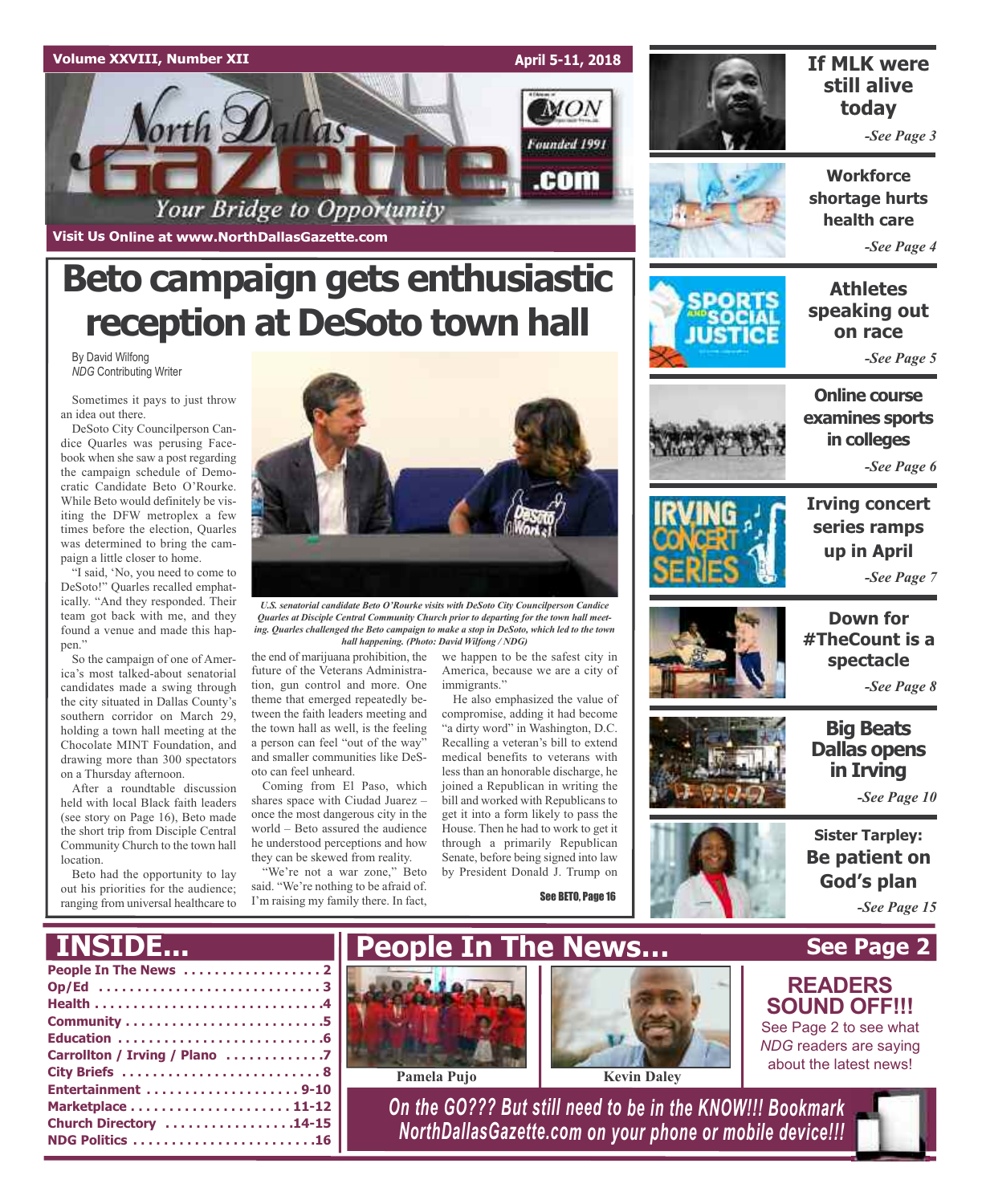## **People in the News www.NorthDallasGazette.com**

## **Pamela Pujo**



mote:

By Sister Tarpley *NDG* Religion Editor

Delta Sigma Theta Sorority, Inc. is a public service organization founded in 1913 on the campus of Howard University to pro-

### Academic excellence; support the underserved; educate and stimulate participation in the establishment of positive public policy; and to highlight issues and provide solutions for prob-

**Kevin Daley**

City Men Cook announced today that former Harlem Globetrotter and National Speaker, Kevin Daley will join the City Men Cook roster of celebrity chairs at what is fondly nicknamed - the largest Sunday Dinner in North Texas.

City Men Cook is scheduled for Father's Day, Sunday, June 17, 2018, from 3:00 p.m. to 6:00 p.m. CST, at Gilley's Dallas, at 1135 S. Lamar St., Dallas, TX 75215.

City Men Cook is an annual culinary event, deemed



as one of the largest Father's Day celebrations in the country. It is been aptly nicknamed as the largest Sunday Dinner in North Texas.

Kevin Daley is an inter-

nationally renowned 10 year veteran and former captain of the World Famous Harlem Globetrotters, a Guinness Book of World Record holder, and the author of the award-winning inspirational autobiography "I Never Stopped Smiling" and the very popular goalsetting workbook "Never Stop Your Goals".

lems in communities na-

Today, Delta Sigma Theta Sorority has more than 250,000 members and more than 1,000 chapters world-

The North Dallas Suburban Alumnae chapter, chartered in 1996, continues the sorority's tradition of sisterhood and service by implementing programs in response to identified local community concerns.

They offer free Saturday workshops for area youth that are fun-filled educa-

Youngsters initially walk into Willie B. Johnson Recreation Center in Hamil-

tional opportunities.

tion–wide.

wide.

While leading the Globetrotters, Kevin assisted in development and then spearheaded the organizations bullying prevention program, a topic close to his heart after facing much adversity on his own journey to success. His goal is to ton Park Community at the prodding of parents who have enrolled them in one of five youth programs hosted by the North Dallas Suburban Alumnae Chapter of Delta Sigma Theta Sorority, Inc.

And, they return because the Saturday programs, Delta Academy, Delta GEMS, EMBODI, Project SEE and R.A.F.T. are packed with educational activities wrapped in high energy fun. Each program has a distinct focus and the curriculums are appropriate for participants aged 5 to 18, said North Dallas Alimni Chapter President Pamela Pujo.

vention program.

for City Men Cook and our mission to create change in the community," says Terry Allen, Event manager. "We are overjoyed to execute our first Mentor program in DFW with Kevin, we are asking for 150 men to show up and help mentor young men," Allen added. "Our mission is clear and what remains most important is that we continue our commitment to fathers and

"And, because Delta Sigma Theta is a public service organization, all the workshops include a component that teaches the value of giving back to the community. We have been hosting these youth workshops for over twenty years and Sorority members value the opportunity to teach the children much-needed life skills," Pujo added.

"North Dallas Suburban Alumnae's youth programs are always free to participants and while some have limited space, all are encouraged to apply," she said.

Delta Academy is geared toward pre-teen and teen girls and focuses on building

self-esteem. Girls are introduced to concepts of leadership, exposed to the arts and other cultural activities within the Metroplex and often meet community leaders who impart knowledge and wisdom to encourage personal growth.

Delta GEMS, (Growing and Empowering Myself Successfully) focuses on academic excellence and girls aged 14-18 are introduced to goal setting along with lifeskill techniques that will sustain them as they complete their educations and move on to successful careers. The goal of the program is to

### See PUJO, Page 4

reach as many children as possible with his very own "S.T.O.P the Bullying" pre-"Kevin's national presence and expertise in antibullying is perfect match father figures in our families and communities through this showcase of men, mentors and leaders.

We are an official FedEx Cares event. I could not think of a better way to celebrate Father's Day," said Allen.

FedEx, US Virgin Islands, Inc., and others have returned as sponsors of the event helping to commemorate this new chapter. City Men Cook looks to instill community empowerment events with the following initiatives:

• Expanding the MBKmodeled culinary mentoring program to include school based workshops for area young men teaching essential coming–of-age techniques while enhancing overall father/son relationships.

The City Men Cook mentoring program is a part of President Barack Obama's My Brother's Keeper initiative's network.

• Pairing with Kevin Daley to create a Day of Mentoring to empower champions utilizing the MBK pathways method.

To cook, sponsor or participate in City Men Cook go to www.citymencook.com and/or call 214- 233-6199.

### **NDG Readers Sound Off...** \$69\* DIVORCE WatchNYC **Texas publishers: Kroger ignores the** *-- @KathyMorse0914* Criminal Defense Family Cases **African American** *via Twitter Elvert Barnes / Flickr***• DWI / Suspended License • Divorce / Annulment community Free HIV and STD • Child Support / Paternity** How Sad. That Corpo-**• WARRANTS Removed ¥ testing offered today** rate American can treat the **• Custody Modification • 24 Hour Jail Release ¥ by DCHHS** Black community any way **• Restraining Order** Some universities do not **• Occupational license, felonies** .yet we still.go spend our **• Protective Order** even supply STD testing. Money. With them. In **• Protective Order • Name Change / Adoption** *-- Unknown* Houston Texas. Over the thrilled to read about shame if NY missed the **• Misdeamenor/Felonies ¥ • Domestic Violence** last 20 years they have "Jackie" and her commitboat on this! NY sets bail Thank you to NDG read-Closed every store in our ment to her clients. It takes for fare jumping. It's FARE Easy Payment Plans ers for retweeting recent Communities. Black Folk a lot of grit and love to jumping and typically bail tweets from @NDGEditor: wake up. Law Offices Of Vincent Ndu smile through the rejection will be requested. DAs in @TuckerPR, @SLR-*-- Rodynie Powell* of clients. Great job, Manhattan and the bor-Phillips, @katherinecraft, 214-638-5930 Jackie! oughs have instructed their  $@$  lindahar perbro, **Caregiver's positiv-***-- Mesia D*  $(a)$  m y n e w d i g g s a n d staffs not to request bail in **ity earns her highest** these cases. However the @joyceforeman16 *817-277-0196 (Metro)* **award Alliance of groups** DAs are finding other I frequently hear about **To share your moving to reform** minor things to get the per-2730 N. Stemmons Frwy, Suite 409 • Dallas, TX 75207 this company, Right At **opinion visit Dallas bail system** son on so that the judge has **Not Ce rtified by the Te x a s Boa rd of Lega l Spe c ia l i za tion** Home, on NPR. I was **NorthDallasGazette.com** Wouldn't it be a damn no choice. Follow @Court-¥ If you qualify. \*Fees quoted above are minimum down payment needed to begin processing your case.

*2 | April 5-11, 2018 | North Dallas Gazette*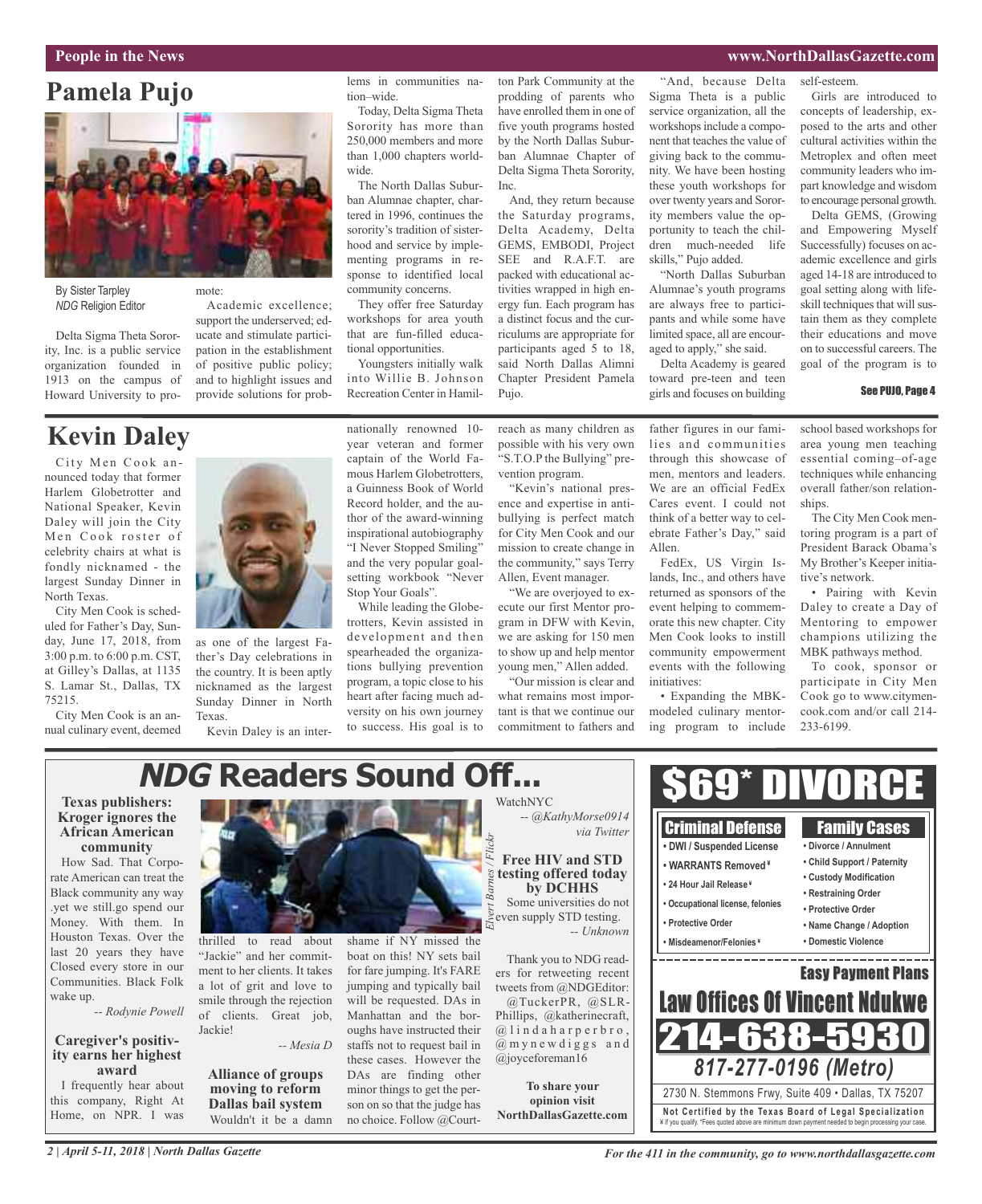### **www.NorthDallasGazette.com Op-Ed**



# **We must never forget Hattie Carroll**

By Julianne Malveaux NNPA Contributor

Hattie Carroll (1911-1963) was a 51-year-old restaurant server who was murdered by a White aristocrat, 24-yearold William Devereux Zantzinger (1939-2009) who struck her with a cane, because she took too long to serve him a drink, during the Spinsters' Ball, an event at the old Emerson Hotel in Baltimore. News reports said that she told co-workers that she felt "deathly ill" after the beating. That night, Zantzinger was charged with disorderly conduct. The next morning, Carroll suffered a stroke and died. Zantzinger was then charged with murder; later, the crime was reduced to manslaughter, and he received six months in jail (not prison) for killing a woman, the mother of at least nine children, who was more than twice his age and smaller than his 6'1" husky frame.

Bob Dylan popularized the murder of Hattie Carroll in a folk song, "The Lonesome Death of Hattie Carroll." He didn't get all the facts right—Hattie Carroll

didn't have ten children as he crooned, and Zantzinger was never indicted for first-degree murder. Still, the haunting ballad was a poignant reminder that a rich, powerful White man with a diamond ring on his finger and a cane in his hand got away with killing a Black woman server. More than that, Zantzinger was treated with kid gloves, allowed to "take a break" from his incarceration to make sure histobacco crop was planted.

Young Naomi Wadler, the 11-year-old speaker at the March for Our Lives rally did not know about Hattie Carroll. Why would she have? The fifth-grader that attends school in Alexandria, Va., was born in 2007, fortyfour years after Hattie Carroll died in 1963. Her plea to consider the Black women who do not make headlines might well have been extended to Hattie Carroll, but Naomi Wadler did not know, and we don't know enough to juxtapose White privilege with Black women's invisibility.

Without knowing all of the details, Naomi shared that Black women don't often make headlines. She knows that her contemporaries could be targets of guns, of police brutality, and that their (our) plights are often ignored. Ms. Naomi knows, along with so many of her colleagues, that Black women are worth more than the shrug of shoulders that Mr. Zantzinger offered, when he was confronted with Hattie Carroll's murder.

On April 4, we will be reminded that it is the 50th anniversary of Dr. King's assassination. We will remember Dr. King through our prisms, considering him as a prophet, an evangelist, a social justice advocate, and activist, an educator, an economist, a leader and a martyr. We cannot consider him in any silo though, and we must consider him in the context of the women who supported him, who empowered him, and who were sometimes martyred along with him.

Dr. Barbara Reynolds has written about Coretta Scott King and her major contributions to her husband's work. The King biographer Claiborne Carson shared private letters between Martin Luther King, Jr. and his

"boo" Coretta, where they clashed and reconciled in exciting prose that illustrated their regard for each other. Did the Kings know that a depraved White man, William Zantzinger, was sentenced to a mere six months for killing a Hattie Carroll on the same day that Dr. King delivered the 'I Have A Dream" speech?

Medgar Evers was gunned down in his driveway in Mississippi. Hattie Carroll was caned down in Baltimore's Emerson Hotel for simply doing her job. Without rank ordering death and pain, it is important to note how incidental the deaths of Black women too often are. We don't, said young Naomi Wadler, make the headlines. Our stores are too often untold. Yet, if we commemorate the 50th year after Dr. King's assassination, we must commemorate the women who were slaughtered by racists. Hattie Carroll is one of them. Her tragic story must be woven into our history.

*Julianne Malveaux is an author, economist and founder of Economic Education.*

# **If Dr. King were still alive**

By Congresswoman Eddie Bernice Johnson

During this week men, women and young people throughout our nation and the world will memorialize the assassination of Dr. Martin Luther King, Jr. A formidable theologian, orator and Nobel Prize recipient, Dr. King surrendered his life so that others might live, and dream.

At one minute after 6 p.m. on April 4th, 1968, Dr. King stepped out of room 306 at the Lorraine Motel in Memphis, Tennessee. He had traveled there to assist striking sanitation workers struggling for an equitable wage and decent working conditions.As he stood on the balcony he was struck by the bullet of a coward, robbing his widow and children of a husband and a father, and

taking from the world one of the greatest minds of the 20th century.

Dr. King lived only thirtynine years, and he died without material wealth. Nonetheless, he was rich because his entire being was dedicated to improving the lives of those who lived on the margins of American society, who lived as minorities in a society in which the color of one's skin determined where one could sit on a public bus, which water fountain one could drink from and where one could live, and obtain an education.

Dr. King's life and work have been esteemed and emulated far beyond America. There are museums, boulevards, lakes and schools named after him in every part of the world, from the United States to Ukraine;

from South Alabama to South Africa, from Paris to Panama. He is revered, and remembered as a fountain of goodness.

Countless numbers of people have been encouraged to pursue greatness by Dr. King's example. His oratory spoke about the creation of a world in which people were acknowledged because of the quality of their characters and not their ethnicities, their native languages or their faiths. Dr. King gave people hope, and encouraged them to be compassionate. He called for the creation of a fair and noble society, where all people were treated equally, and given opportunity.

If he were alive today, it is my belief that Dr. King would challenge a culture of indifference and materialism. He would insist upon

social policies that improved the lives of those trapped in poverty, senior citizens, veterans, refugees and the disabled.

Dr. King would demand immigration reform. He would call for a ban on assault weapons. He would urge American participation in international climate control efforts. He would call for the destruction of nuclear weapons, and for the end of war. He would ask that Americans listen to, and respect one another, and end the ruthless abuse that has become commonplace.

He is no longer with us. In fact, he has been gone for some time. Yet, the lessons he taught us are as relevant today as they were a half century ago when he stepped out of room 306 at the Lorraine Motel in Memphis on an April evening.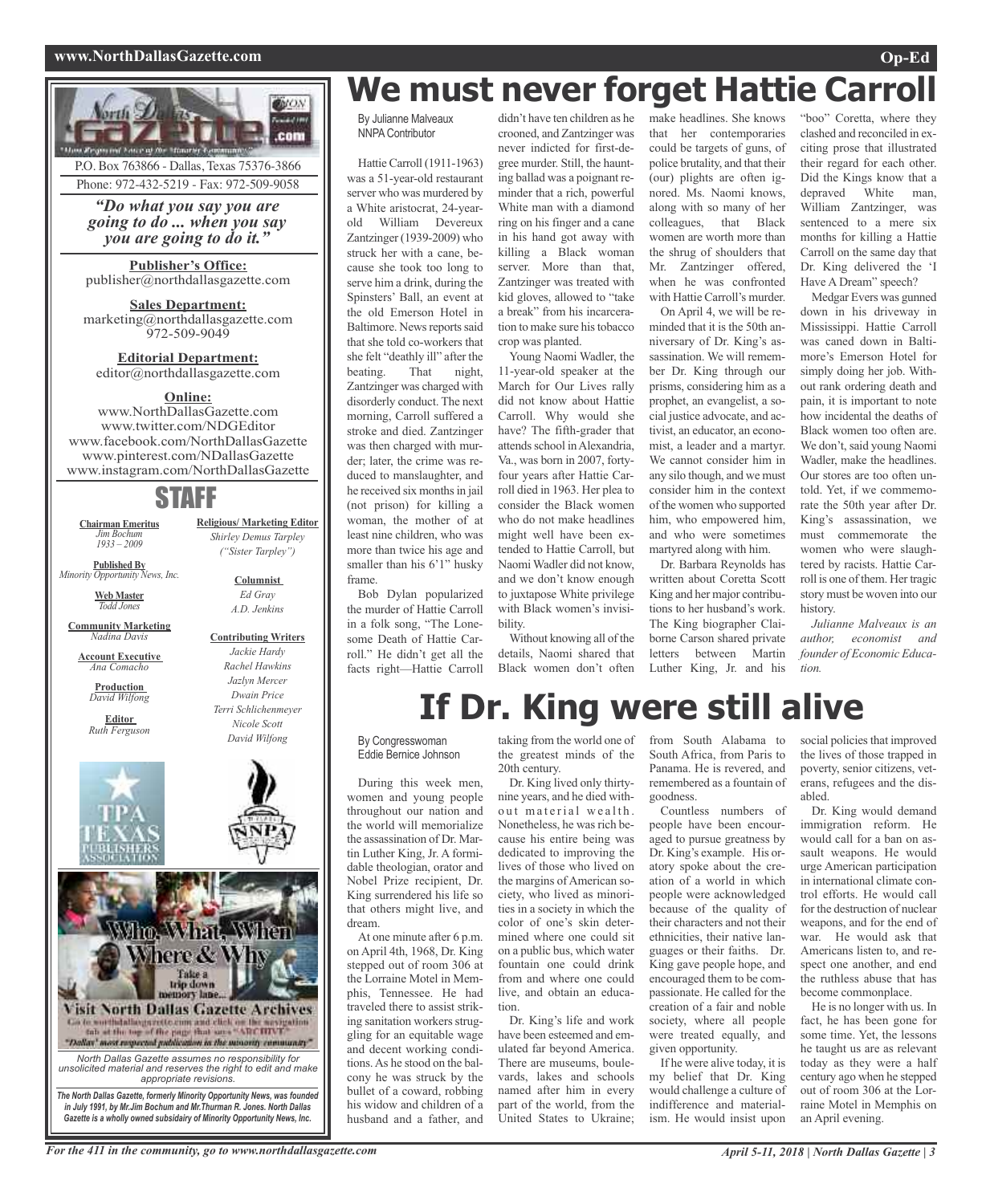**April is Sexual**

# **Workforce crisis impacting quality of long term care in Texas**

AUSTIN — A workforce crisis is rocking the long term care industry in Texas, dragging down quality ratings and endangering the lives of the most vulnerable seniors in the state.

The Texas Health Care Association today released a report detailing how significant challenges with recruitment and retention of direct care staffing, resulting from demanding work requirements and low Medicaid reimbursement rates in Texas making it difficult to compete in the labor market. These factors, and others, are leaving long term care facility operators scrambling to fill shifts while working on improving the quality of care.

Texas nursing homes are challenged with one of the lowest nursing home Medicaid reimbursement rates in the nation. With approximately two-thirds of the over 90,000 thousand Texas nursing home residents having care paid for by Medi-

Dallas County Health and Human Services (DCHHS) is reporting an 11-year-old Dallas County resident with a high-risk health condition has died after complications from the seasonal flu. This is the third pediatric death in Dallas County for the 2017- 2018 flu season, bringing the total number of flu-related deaths to 80. For medical confidentiality and personal privacy reasons,

![](_page_3_Picture_5.jpeg)

**DCHHS reports third pediatric death of the flu-season**

caid, nursing homes don't have the ability to shift costs to other payers or have access to other major sources of revenue. The result is a negative impact on recruitment and retention of direct care staff. And in a booming economy like Texas, alternative employment opportunities result in significant turnover rates as seen in Texas in recent years.

A survey conducted by the Texas Center for Nursing Workforce Studies (TCNWS) showed only 8 percent of the nursing home respondents believed to have an adequate supply of nursing personnel. TCNWS labeled the hiring of more RNs for nursing homes as an "imperative."

High turnover rates lead negatively impacts direct care hours and can lead to negative outcomes. The resulting impact on quality of care as inexperienced staff constantly replace experienced caregivers. Nursing home providers are forced to spend millions each year in overtime wages and agency staffing to fill empty shifts.

According to CMS Nurs-

activity is beginning to decrease; however, influenza is still prevalent in Dallas County," said Dr. Christopher Perkins, DCHHS health authority/medical director. "Older adults, individuals with chronic health conditions, pregnant women, young children and infants are more vulnerable to flu illness and should still

ing Home Compare, Texas has one of the lowest overall staff ratings for nursing homes. A further analysis of state's average staffing ratings reveals a correlation with a state's overall quality rating, under the CMS 5 star rating system.

"This data simply proves what anyone involved in long term care already knows — staffing is the key to delivering the kind of long term care you would want for your own family," said Kevin Warren, President and CEO of the Texas Health Care Association. "The more consistent and dedicated the staff is, the more they understand and are able to effectively respond to each individual's care needs. Having the necessary resources to compete in a highly competitive workforce that is already in short supply is critical to meet the needs of all individuals relying on the nursing home community in Texas<sup>"</sup>

## **Assault Awareness and Prevention Month in Texas for the TAASA** AUSTIN - Sexual As-

sault Awareness & Prevention Month (SAAPM) takes place in April of each year, and organizations like the Texas Association Against Sexual Assault (TAASA) work to bring awareness and outreach efforts in their communities during this month.

"Although our work is year-round, this month allows us to concentrate our efforts on an amplified, unified message and focus on the root causes of sexual violence and on the realities of rape in our communities," said TAASA's Executive Director Rose Luna.

During this month, TAASA will be hosting its own events as well as promoting the work of other organizations working to raise awareness during SAAPM, including: **The National Sexual Violence Resource Center**

**toolkit** This online toolkit from

## a national information and resource hub relating to all aspects of sexual violence provides comprehensive information on SAAPM, including a campaign overview, social media toolkit, infographics, posters, and more.

## **The Turn Texas Teal Campaign**

Starting in 2016, TAASA launched its #TurnTexasTeal initiative, which entails sharing the campaign via Facebook, Twitter, Twibbon, and Instagram to populate social media with everything from survivor stories to calls to action.

Those interested in finding events in their area can contact their local rape crisis centers or visit TAASA's web site to find information about other upcoming events like the "No More 1 in 4" raffle in Gonzalez and other communities across Texas.

![](_page_3_Picture_21.jpeg)

DCHHS does not provide additional identifying information.

"Flu activity in Dallas County has been extremely active this season," said Ganesh Shivaramaiyer, DCHHS interim director. "This death is an unfortunate reminder that influenza can lead to serious complications and sometimes be fatal<sup>"</sup>

"All indications show flu

**PUJO,** continued from Page <sup>2</sup>

teach young ladies to pursue their dreams regardless of their current circumstances or surroundings.

EMBODI (Empowering Males to Build Opportunities for Developing Independence) is for boys aged 13-18.

The program teaches leadership through modeled behavior and while Sorority

members teach all the workshops, they often invite male community leaders to share insights and life skills with the boys enrolled in EM-BODI.

Project SEE (Science and Everyday Experiences) is for boys and girls in 6th, 7th, or 8th grades and focuses on science.

The program is taught on

a college campus and helps expose students to "fun" concepts in chemistry, engineering and mathematics with laboratory experiments. Team challenges and peer interactions that connect learning to everyday life are taught. Participants are selected on the merits of their written application. The adult flu vaccine is

take precaution."

R.A.F.T. (Rise and Fly Together) is for boys and girls aged 5 to 10. The children nization clinic on the first floor at the DCHHS building located at 2377 N. Stemmons Frwy in Dallas. The children's vaccine is available at all DCHHS immunization clinics. Clinic hours are from 8 a.m. to 4 p.m. Monday through Friday. For more information call 214- 819-2162 or visit www.dallascounty.org/department/hh s/influenza.html.

given in the adult immu-

are exposed to a host of activities that include physical fitness, social skills such as conflict resolution, and academics.

For more information and to download applications for all of the programs as well as other community-based programs that are offered by North Dallas Suburban Alumnae chapter, go to: www.dstnds a .org/programs/.

4 | April 5-11, 2018 | North Dallas Gazette For the 411 in the community, go to www.northdallasgazette.com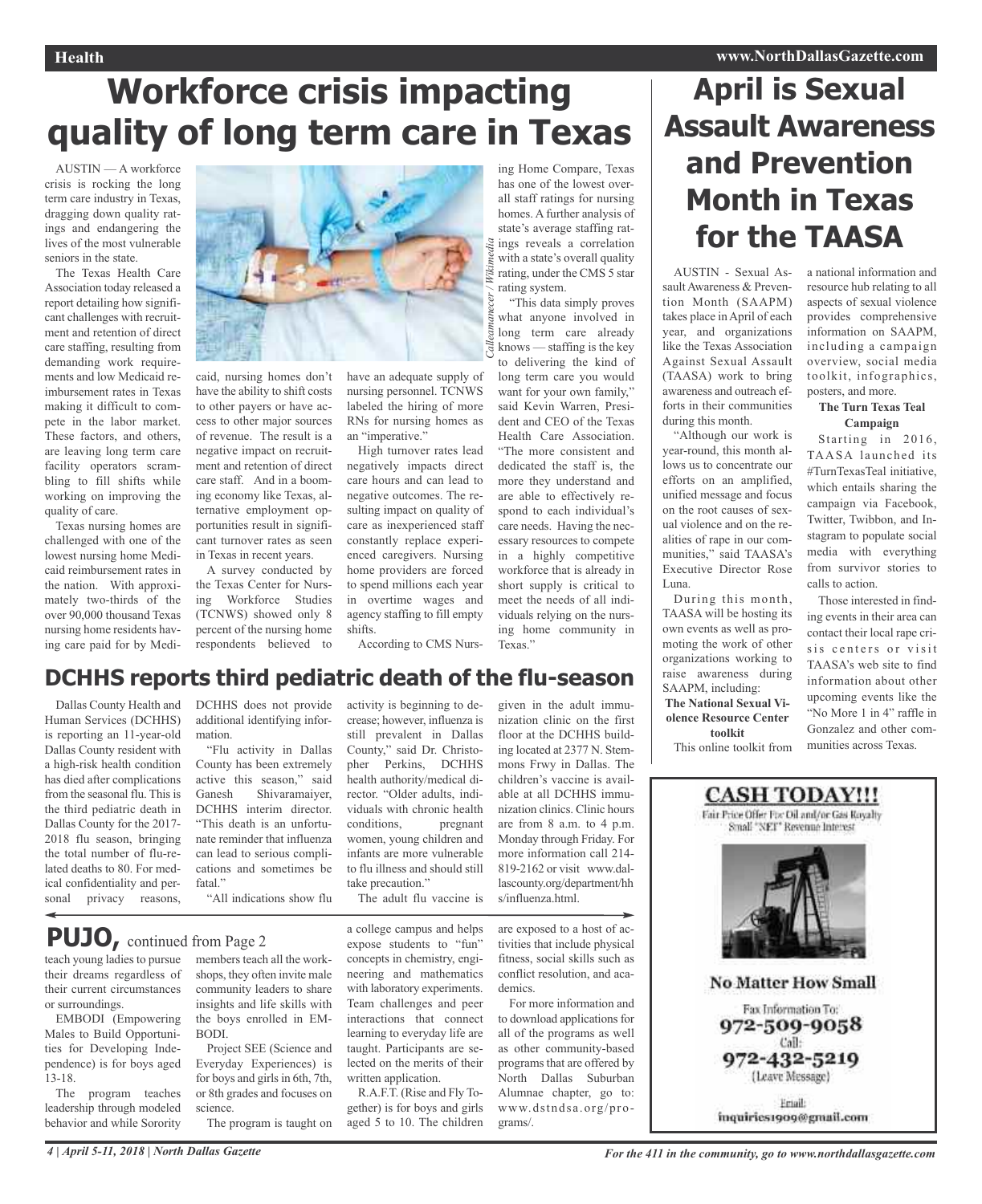## **Plano conference to address social and racial injustice in sports**

By Rachel Hawkins *NDG* Staff Writer

It seems that everywhere we look, sports is always surrounded by the themes of speaking out about social and racial injustices. It's clear that the public has split itself among the two sides, but yet they still have a couple of questions about what it means for them, the NFL, NBA and the entire situation as a whole.

On Saturday, April 14, at Marriott at Legacy Town Center in Plano from 9 a.m. to 2 p.m., there will be a conference called Sports and Social Justice – A National Conversation where speakers and the public will be invited to discuss these issues.

These speakers include: Tim Wise, author and activist, Craig Hodges, former NBA player and an author and activist, Mahmoud Abdul Rauf, former NBA player and activist, Dr. Marc H. Ellis, author and professor, Heather Mustain, minister of missions and advocacy, Mustafa Carroll, CAIR-Houston Executive Director and civil rights activist, and Joy Stephens, community activist.

"What prompted the conference was when I read a

![](_page_4_Picture_7.jpeg)

book by Craig Hodge called Long Shot," Furqan Sunny Azhar, attorney and partner said. "Craig was a member of the first couple of Chicago Bulls championship teams, so as a fan of the NBA, I was familiar with him. His book is an autobiographical account of his time growing up in Chicago, his experiences with racism and his career in basketball. His story is compelling because he spoke truth to power, and paid the price for it. Having spent time thinking about the success of Kaepernick's movement, and the people that Kaepernick followed (just like Craig Hodges), his book really struck a chord with me."

"As for the athletics it will continue to be tough for them to speak out at times," Azhar said. "As TDR fa-

mously said - "Nothing in the world is worth having or worth doing unless it means effort, pain, difficulty… I have never in my life envied a human being who led an easy life. I have envied a great many people who led difficult lives and led them well." The struggle will continue, but it's important and worth it."

"Since more and more players are speaking out it means that people will be forced to confront difficult and important questions about the society we live in, and the kinds of people that we are," Azhar said. "It's not something that should be avoided. We need to dispel the narrative that sports should be devoid of politics and social issues. Athletes have a voice, and we should support them in exercising that voice."

The goals of this conference are intended to be a "conversation." It will include four sessions, including two panels, but it will also have time after each session to engage the attendees through a Q&A so that they can also be part of the "conversation."

"I want the attendees to leave the conference invigorated and inspired," Azhar said.

The speakers were chosen by Azhar depending on name recognition, and speakers with scholarship on issues related to race and

social justice as well as local community activities and religious leaders.

When considering certain issues it appears that the public can be involved without the "us vs. them". "While politics has become more partisan, and race may be the most divisive issue of them all, we need to avoid tribalism," Azhar said. "By that I mean when we have attitudes that cause us to stick to our group or party, in spite of what other opinions exist, it does little to solve real problems. Our democracy becomes more viable when we can engage in meaningful discourse."

**Community**

"This event is so important to the present day because this year marks the 50th anniversary of the death of our social justice champion, Dr. Martin Luther King," Azhar said. "Further, this event is timely because we live in the Trump Era, which means we know now, more than ever, that facts matter, and our history matters."

To register for this event visit: https://www.facebook.com/events/56782672 3553216

![](_page_4_Picture_20.jpeg)

![](_page_4_Figure_21.jpeg)

A *(2008)* Time You Can *(2009*) On!

**Omari Hardwick to help uplift black voices in film with return Of Real To Reel contest**

LYNCHBURG, Tenn., -- Gentleman Jack Double Mellowed Tennessee Whiskey and Codeblack Entertainment return to support the next wave ofAfrican-American filmmakers with Real to Reel. In collaboration with award-winning actor, producer and writer, Omari Hardwick, Gentleman Jack Real to Reel will provide one participating film creative the opportunity to screen their short film for an exclusive audience in Miami and win \$10,000 to help further their dreams.

"I am honored to continue

this partnership with Gentleman Jack Real to Reel," says Omari Hardwick. "This initiative is close to my heart as a writer and producer. Real to Reel helps to elevate the progress of Black creativity and stories we see on screen, which fuels true diversity in film and entertainment."

Real to Reel also consists of the Undaunted Striver video series featuring Hardwick and Mullins, and a sixcity film screening tour. The events will showcase the works of emerging filmmakers and feature a panel discussion with film experts as

well as Omari Hardwick in select cities. The 2018 Gentleman Jack Real to Reel film screening tour will visit six cities including Dallas. Dates to be announced.

Soul Fire, a short by Atlanta-based filmmaker, Janlatae Mullins, was selected as the 2017 Real to Reel winning film. The film is a timeless story of love, loss and remembrance. In addition to winning the grand prize, Mullins and her film will be highlighted as part of the 2018 Real to Reel program.

See REEL, Page 10

E

972 763-RACT 172231

LoneStarPark.com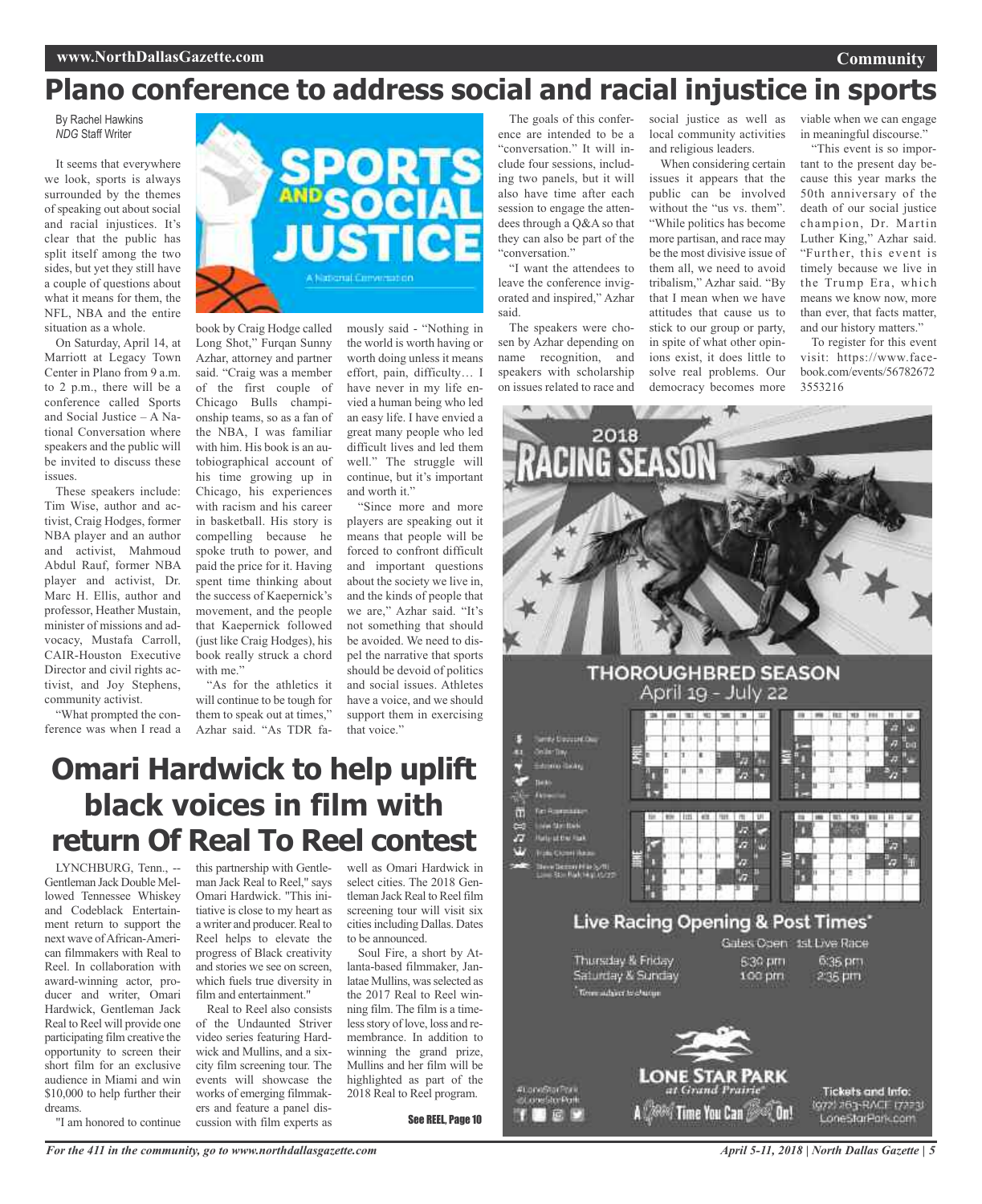# **Eight Garland students named Dell Scholar semifinalists**

By Caren Rodriguez Garland ISD

Eight Garland ISD AVID students are vying for a chance to receive \$20,000, a laptop and ongoing educational support. The high schoolers were recently named Dell Scholar semifinalists due to their academic rigor, ambition and perseverance.

"I am proud to announce that eight Garland ISD seniors were named Dell

![](_page_5_Picture_6.jpeg)

GARLAND INDEPENDENT SCHOOL DISTRICT

Scholar semifinalists," said GISD AVID Secondary Coordinator Jean Greenidge. "The Dell Scholars Program provides students with \$20,000 to put toward their

college education over six years. It also provides support, including technology, mentoring and a network of previous Dell Scholars to assist students through their

collegiate career."

The program is an initiative of the Michael & Susan Dell Foundation, which has gifted more than \$76 million to highly motivated, underprivileged high schoolers since 2004. The Dell Scholars Program considers students who are enrolled in an approved college readiness program, hold a minimum 2.4 GPA, demonstrate a financial assistance need, and will enroll as a full-time college student in the fall.

"Congratulations to these hardworking AVID students and their families," Greenidge stated. "And a thank you to their senior AVID teachers for their extra encouragement and support."

Approximately 400 Dell Scholars will be named April 10. The following GISD students are in the running to earn the esteemed title.

• Jennifer Cristiano – Garland High School

• Jackeline Estrada –

South Garland High School • Marlene Guel-Nino – North Garland High School

• Arturo Hernandez Jr. – Garland High School

• Daniyah Imtiaz – Lakeview Centennial High School

• Cecille Lopez – Lakeview Centennial High **School** 

• Alex Nguyen – North Garland High School

• Edith Perez – North Garland High School

## **McDonald's offers free breakfast to students and teachers on April 10**

To help students prepare for the annual STAAR test (State of Texas Assessments of Academic Readiness), McDonald's of North Texas restaurants will continue its STAAR Free Breakfast program, offering free breakfast to  $3rd - 8$  th grade students and teachers on Tuesday, April 10 from 5:30 to 10:30 a.m.

Students will receive their choice of an Egg White Delight McMuffin Sandwich or Fruit and Maple Oatmeal,

Apple Slices and their choice of 1 percent low-fat milk or Honest Kids organic apple juice. The offer is only available to those who go inside the restaurant to order and are accompanied by a parent or guardian. Teachers can also

receive the free breakfast offer with proof of a valid school identification card.

"Supporting education and giving back to our local communities is at the core of the McDonald's business," said Joe Jasper, local McDonald's Owner/Operator. "We're passionate about providing nutritious food options for busy people, and especially proud of our STAAR Free Breakfast program, which can give kids the morning boost they need to achieve greater academic success.'

Before visiting the restaurant for STAAR Free Breakfast on April 10, students and teachers in participating markets are encouraged to check with their local McDonald's for final details.

## **New free online Stanford course analyzes relationship between sports and universities in the United States**

By Alex Shashkevich Stanford University

The history of athletics at American universities and the issues and opportunities student athletes face is the subject of a new, free Stanford class offered this winter quarter.

Designed for anyone who is interested in college sports, Sports and the University provides students with a broad, comprehensive understanding of the unique relationship between sports and universities.

"As a humanities professor, I'm always looking for ways to help my students to connect deeply and intuitively with ethical scenarios," said Blakey Vermeule, a Stanford professor of English. "Students know and care a great deal about sports. They often speak about sports with tremendous authority, since many of them are world-class athletes. So talking about sports gets all kinds of tough questions on the table very quickly, allowing students to

![](_page_5_Picture_37.jpeg)

Stanford freshman football team in 1932, known as the "Vow Boys" after pledging never to lose to USC. *(Image credit: Stanford News Service)*

debate often very technical ethical and philosophical is-

sues at a deep level." The class will reopen as a self-paced course in the spring quarter on Stanford Online, which offers free online courses taught by Stanford faculty to lifelong learners worldwide. Most of the interviews and lectures from the class are also available on iTunes.

Vermeule co-developed the course with classics Professor Susan Stephens. The two worked in collaboration with the Office of the Vice Provost for Teaching and Learning (VPTL) as well as with PhD classics student Stephen Sansom and former Stanford PhD student Morgan Frank, who is now a

visiting assistant professor of English at Wesleyan University.

The class is split into six sections that range from the history of ancient athletics in Greece to the tradition of college sports in the U.S. today. Other topics also include the role money plays in sports as well as current issues of race and gender.

The course team developed the idea for Sports and the University about three years ago after noticing that several humanities and social sciences faculty on campus conducted classes on the importance of athletics and its place in culture. Stephens teaches an ongoing classics class, Ancient Athletics, and Vermeule has

taught several English seminars, called Sports and Culture, in recent years.

"Through our own fields of research and teaching about athletics, we've become increasingly fascinated by the very idea of the intersection of these two things – of sports and the university – and the huge issues at stake in that combination," Stephens said in an introductory video for the course. "It seems that every week there are new developments – new findings, new problems, not to mention new scandals – about how athletics are part of college life."

The class, which is made up of audio and video interviews, lectures and various

reading materials, is unusual in bringing together authorities from different fields at Stanford to create an online teaching hub of information on a central topic.

"It is exciting for us to bring together this range of expertise and resources into one place online," said Kenneth Ligda, the VPTL lead on the project. "Discussion is the bedrock of humanistic inquiry, and MOOCs provide a way for universities to offer up their expertise to foster a civil debate around the world."

The course also features interviews with Stanford athletes and with Tara Van-Derveer, head coach of Stanford's women's basketball team; Roger Noll, an economics professor emeritus whose research focuses on the economics of sports; Hans Ulrich Gumbrecht, a professor of comparative literature who analyzes the sports experience through aesthetics; the Rev. Joanne Sanders, associate dean for religious life; and other scholars.

As hundreds of people took the online course at the same time last quarter, David Pickel, a doctoral student in classical archaeology, posed questions and moderated discussions to engage learners on different topics addressed during the class.

Pickel said he saw a good share of interesting ideas emerge from the conversations, including a heated discussion about whether student athletes should be paid. One class participant suggested a trust fund, backed by proceeds that either universities or organizations like the NCAA collect, be set aside for those students. The idea took off with other participants, who both challenged and expanded on it, he said.

"Some of these topics definitely engender conflict," Pickel said. "But it was great to see how learners were willing to engage with each other and share their thoughts and perspectives despite their different beliefs."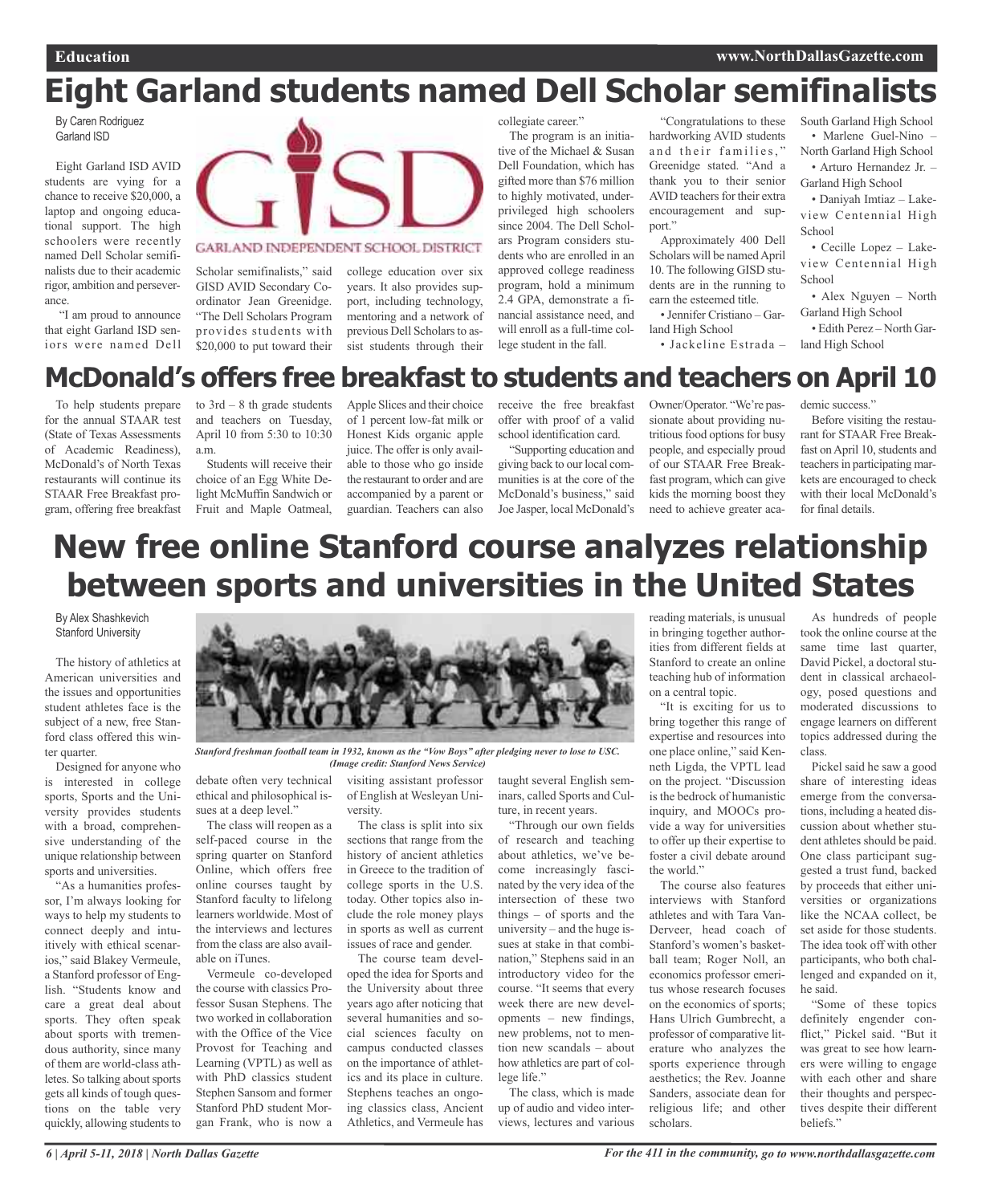# **Irving concert series offers unique outdoor entertainment**

Irving's annual concert series showcases live music performances by bands from across the state. The 2018 series brings a variety of tunes to the stage with two exciting themes. In April bring the family out to enjoy 'Vintage Vibes' with music inspired by the sounds of yesterday. Come back in May to groove to the 'Latin Rhythms' of Tejano and Salsa bands, featuring a performance by the top Selena tribute band in Texas! Gourmet food trucks will be on-site at all shows.

Concerts run from 7 to 8:45 p.m. Parking and admission are free. In the event of inclement weather, shows will be moved to an indoor location. See details on the inclement weather plan at the bottom of the page.

Please Note: • Bring a blanket and/or lawn chair, as seating is not

provided. • Outside food and beverage are permitted, but attendees are encouraged to support the food trucks and

area restaurants. • Leashed, well-behaved dogs are permitted; owners are responsible for removing all pet waste.

• No smoking on the concert lawn.

Concerts are rain or shine events. If inclement weather creates a potentially unsafe outdoor environment, concerts will be moved indoors to the Heritage Senior Center, 200 S. Jefferson St.

Attendees will still enjoy free parking and admission. Seating is provided at the Heritage Senior Center, so please leave your lawn

## **Get on your feet with first responders, firefighters and family members**

"Heroes Run – First In, Last Out" will mark the first community event that includes officers from the seven newly-merged police departments which comprise the Dallas County Community College District Police Department.

Heroes Run, also a firsttime event for DCCCD, will be held on Sat., April 14, at Brookhaven College. The run, as well as a number of other activities, is open to the public and features the district's first responders.

"DCCCD will premiere its collective police department whose members previously served as seven separate police agencies," said Lauretta Hill, DCCCD's police chief since 2016. "We had seven separate departments, but now we are one, and this is our first event with the community where representatives from every campus will participate."

In addition to DCCCD officers, first responders and community members from throughout north Texas are

invited to participate in the day-long celebration of community engagement and camaraderie, Hill said.

The day's fun starts at 9 a.m. with a 5K run. An obstacle course will test the endurance of participants in various age groups – including adults, youngsters, preteens and teens. The cost to participate in both the 5K run and obstacle course is \$35 until April 13. Individuals who choose to pay the day of the event will be charged \$45. An all-day access pass for the obstacle course is \$10.

The Dallas Mavericks Dancers will be on hand for autographs, and activities are scheduled that help children learn about the work of professional firefighters, said Cpl. Vikki Ethington, a DCCCD police officer who is assigned to Brookhaven College.

Farmer's Branch Fire and Rescue will bring a fire truck and an ambulance;

See HEROES , Page 11

vendors may be on-site in the parking lot, outside food

chairs at home. While food is also allowed. Note that no pets, alcohol or glass containers are permitted in-

side the building. If the Inclement Weather Plan is put into effect for a

concert, the listing above will be updated to indicate the change in venue.

![](_page_6_Picture_25.jpeg)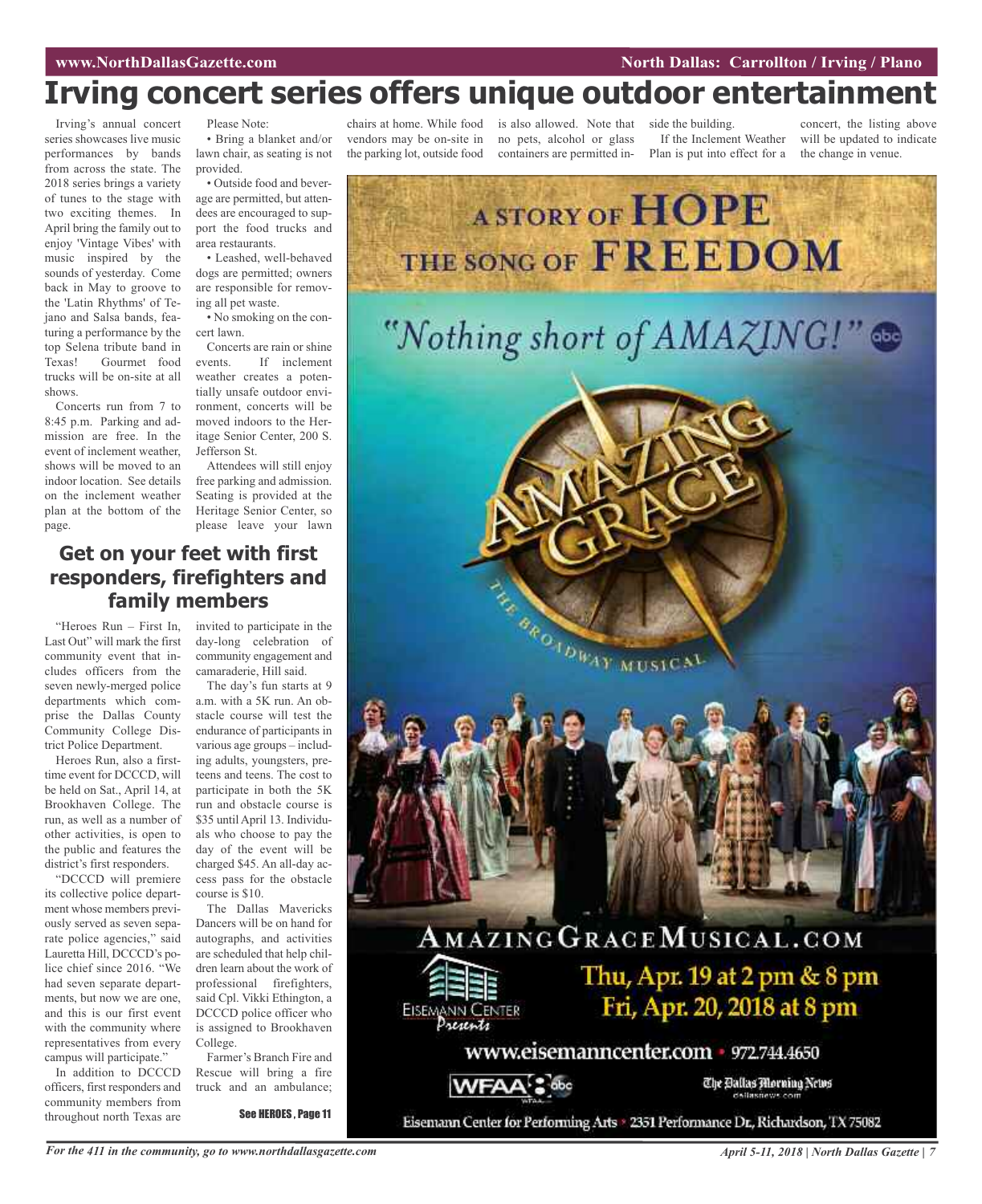## **City Briefs**

**Dallas** The Dallas Local Organizing Committee is holding their **17th annual Youth Empowerment Festival** on Sat. April 28 from 1:00 – 5:00 at Kirkwood CME, in Dallas. This event cultural event designed to promote intergenerational fellowship, community unity and to foster intercultural cooperation. There will be musicians, dancers, rappers,

poets, free-stylers and other talented artists at the event. The festival will involve parents, teachers and students in a Talent and Fashion showcase, that will display the talents of individuals of all ages, ethnicities and cultural backgrounds. For ticket information, to sign-up to perform, make a donation or to purchase a vendor's table, contact Wana at (489) 563-4574.

The West Dallas Chamber is presenting their annual Focus on the Future Luncheon **WEST TALKS** on Friday, April 27th from 11:30 a.m. to 1:30 p.m. at 3015 Trinity Groves, in Dallas. This event will celebrate the happenings in West Dallas by discussing a deeper understanding of separate developments and undertakings benefiting healthy economy improve-

ments and enhancements to the quality of life. The talks will feature: Karin Morris, Vice Presidant Community Outreach and Executive Director, Kristina A. Pierre-Louis, Southwest City Attorney and Southwest Community Prosecutor, and Brandon Q. Jones, Assistant Vice President for Community Banking Center Manager. All proceeds will go towards the Future Fund

which will benefit education in West Dallas. To register visit: eventbrite.com.

Operation Blue Shield, a registered  $501(c)(3)$  will host their **Operation Blue Shield SUPERHERO 5K/10K & Family Mile** event on Saturday, April 7, 2018 from 7:30 a.m. to 9:30 a.m. at Dallas City Hall Plaza, in Dallas. Citizens across North Texas will be invited to run side by side with first responders and community leaders. This event will also feature:

• Action-packed race venue

• First Responder Vehicle Exhibits

• Superhero costume contest for racers

• First Responder "Kit Run" (racing in full gear)

## **'Down for #TheCount' provides a voice for women and a spectacle for Dallas audiences**

By David Wilfong *NDG* Contributing Writer

Bishop Arts Theatre in Oak Cliff is currently running its annual "Down for #TheCount" festival, which is a celebration of women's voices in theater, showcasing one-act plays by various female playwrights. This year's production showcases works by Maryam Obaidullah Baig, Kristiana Rae Colon, Katherine Craft, Tsehaye Geralyn Hebert, Linda Jones and Ife Olujobi.

The performance is divided down between six one-act plays, running the gamut from a monologue (Jones' "The Sound") to a redneck tale-turned-South Asian-inspired dreamscape (Baig's "Jo Chaho Tum"). All of which is carried out by a consistent cadre of performers. The disparate sourcing of material was aligned by a common theme.

"What made the process a little bit easier for me was the through-line the director, Miss Phyllis (Cicero) established at the beginning," said actress Feleceia Benton. "The through-line of the whole show was about the lies that we tell ourselves, especially as women. And so I tried to keep that as the underlying thing that I thought about going from one character to the next. So I tried to find some congruence as I transitioned, to try to shift completely out of one character into the next."

"Down for #TheCount" is not a show for younger audiences. It deals with very real themes such as drug abuse, unplanned pregnancy and racism. The staging is minimalist and the flow of the performance is carried by the strength of the acting performances.

Regular attendees of

### See #TheCount Page 11

![](_page_7_Picture_21.jpeg)

**CRAIG HODGES** ormer NBA Player Author and Activist **HAHMOUD ABDUL RAUF** Former NBA Player<br>and Accions

**DR. MARCH. ELLIS Authoriand** Professor

![](_page_7_Picture_25.jpeg)

TIM WISE

**Author** and

Activity

**HOSTED BY** 

m

AZHAR & AZHAR me

**NEATHER MUSTAIN** nister of Mission and Advocacy

**MUSTAFA CARROLL** Director & Civil Rights Activist **JOY STEPHENS** Act vist

![](_page_7_Picture_29.jpeg)

VBIL our Facebook page to register (\$201, review program and see speaker biosto https://www.facebook.com/evenis/567826723553216/ Questions? E-mail info@azharlowfirm.com or hit us up on our Facebook page.

![](_page_7_Picture_31.jpeg)

*Ashley B. Jones (left) and Haley Thomas portray two teenage friends dealing with an unexpected crisis in the first act, "DIY," written by Oak Cliff native Katherine Craft.*

*For the 411 in the community, go to www.northdallasgazette.com*

## **www.NorthDallasGazette.com**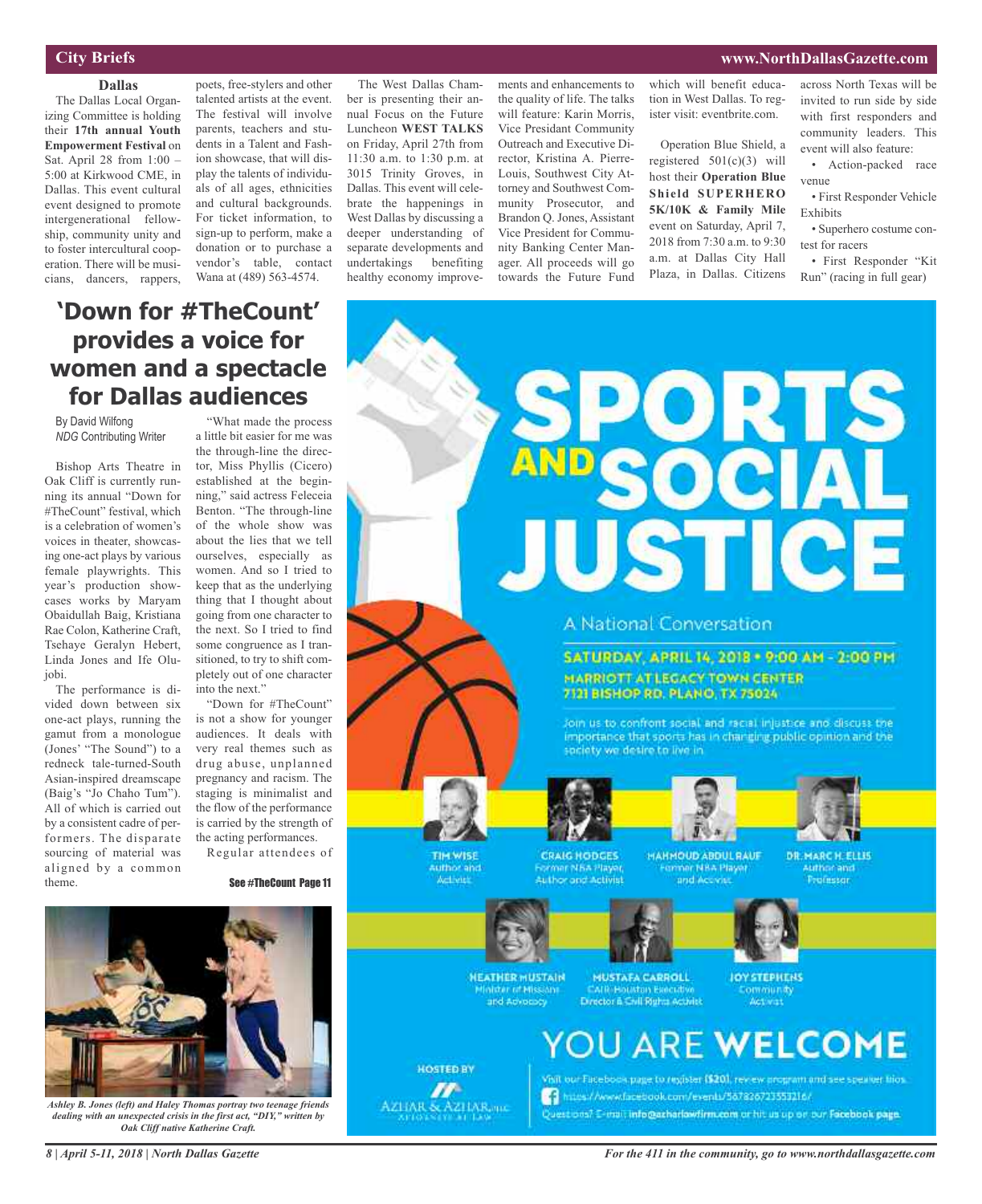# **Irving celebrates grand opening of Big Beat Dallas**

By Rachel Hawkins *NDG* Staff Writer

Texans are getting a new playground in North Texas. Big Beat Dallas located in Irving held their grand opening from March 29 to April 1. Their slogan "Where Texas Comes to Play" showcases what the new entertainment center represents. With over seven live music stages, and various restaurants and bars, the entertainment center has something to offer to everyone.

Big Beat Dallas is a concept located in The Pavilion at Toyota Music Factory. The 90,000 square feet area encompasses five different venues: Texas Jam House, Bar Manzanilla, Texas C Bar, Highway 61, and Martini Ranch. All of these venues are structured around the Texas Lottery Plaza, an outdoor stage where musicians will perform.

"Our goal is to create an atmosphere where there's something always going on," Jake Thompson, Director of marketing at Big Beat Dallas said. "In the mornings the music is light. The Jam House patio and the retail store it's one of the only places in Irving where you can get live music during lunch, which is why we programmed the smaller stage for singers, songwriters with lighter music and guitars sometimes."

"We're programming the main stage for every day of the year because we want to be able to share different genres with people in a way that's free and they're not worried about buying tickets

![](_page_8_Picture_8.jpeg)

*Above, Texas Jam House, a 24 hour venue serves customers during Big Beat Dallas' grand opening*

*At right, Highway 61, a blues inspired restaurant presents their alcohol menu.*

### *(Photos: Rachel Hawkins / NDG)*

for a show they may never go to," Thompson said. "People are able to come and check things out while trying new music and foods.

Big Beat Dallas plans to host live music every day and mix their genres between songs that are consistently heard on the radio to singers many people may not know about. The music on the plaza ranges from country to bluegrass to blues and top 40.

"We want an atmosphere that ties into the overall music factory while creating a work, live, and play environment for the entire Irving<br>community," Thompson community," said. "We can hit a different demographic with a different

![](_page_8_Picture_15.jpeg)

show every night of the week. There is something here for everyone to see. You can see families of three and four, older, younger, early and late night crowds. It's a very genuine mix of not only Irving but DFW as a whole."

There are five different places to eat at Big Beat Dallas. The Texas Jam House is a 24-hour concept with a southern style twist. The menus are inspired by Billy Bob's sister Wynona's home cooked recipes. Bar Manzanilla, was inspired when Billy visited Manzanilla, New Mexico when he was younger. The restaurant decided to go more coastal Mexico fare and take a unique spin on their recipes. The bar's foods cannot be found in other areas because they wanted to take a different approach from the standard Tex-Mex restaurants.

Highway 61 has barbecue and burgers cooked over a wood grill that gives them their unique flavor that can be changed depending on the type of wood the chef decides to burn and live blues music creating a Memphis-like atmosphere. Martini Ranch is actually a Vegas-style nightclub which cannot be found anywhere else in Dallas. Texas C Bar will offer over 200 types of wines representing 300 vineyards around the world.

There is also a retail store called BB's Marketplace where they sell merchandise, meats, jams, jellies, and Dallas inspired t-shirts.

The Texas Jam House offers options ranging from family-friendly to later nights where grown folk can

enjoy the shows. Highway 61 is more male-driven since it holds bourbon, barbeque, and live blues. Bar Manzanilla caters to the younger energetic crowd where they have DJs and a dance floor at night. Upstairs in Martini Ranch caters more to the female demographic because of the martinis and the various types of cocktails they offer. Texas C Bar is more of an older demographic that can cater for ages 35 to 70 if their taste is more wine, cigars, and scotch.

"We have a Public Entertainment Facility license that allows us within the fence line to have an open container," Thompson said. "Within the perimeter, you're allowed to walk from the various restaurants with your drink. It gives us the feel of the stadium model, but with the roof off."

Big Beat Dallas will also feature a farmers market which will occur daily from 6 a.m. to 2 p.m. that is sponsored by Albertsons.

![](_page_8_Picture_25.jpeg)

![](_page_8_Picture_26.jpeg)

**Enter to Win!**

**Ticket Giveaway**

*NDG Entertainment Ticket Giveaway!!! Follow North Dallas Gazette on Facebook, Twitter and Instagram to keep up on all the latest!!!*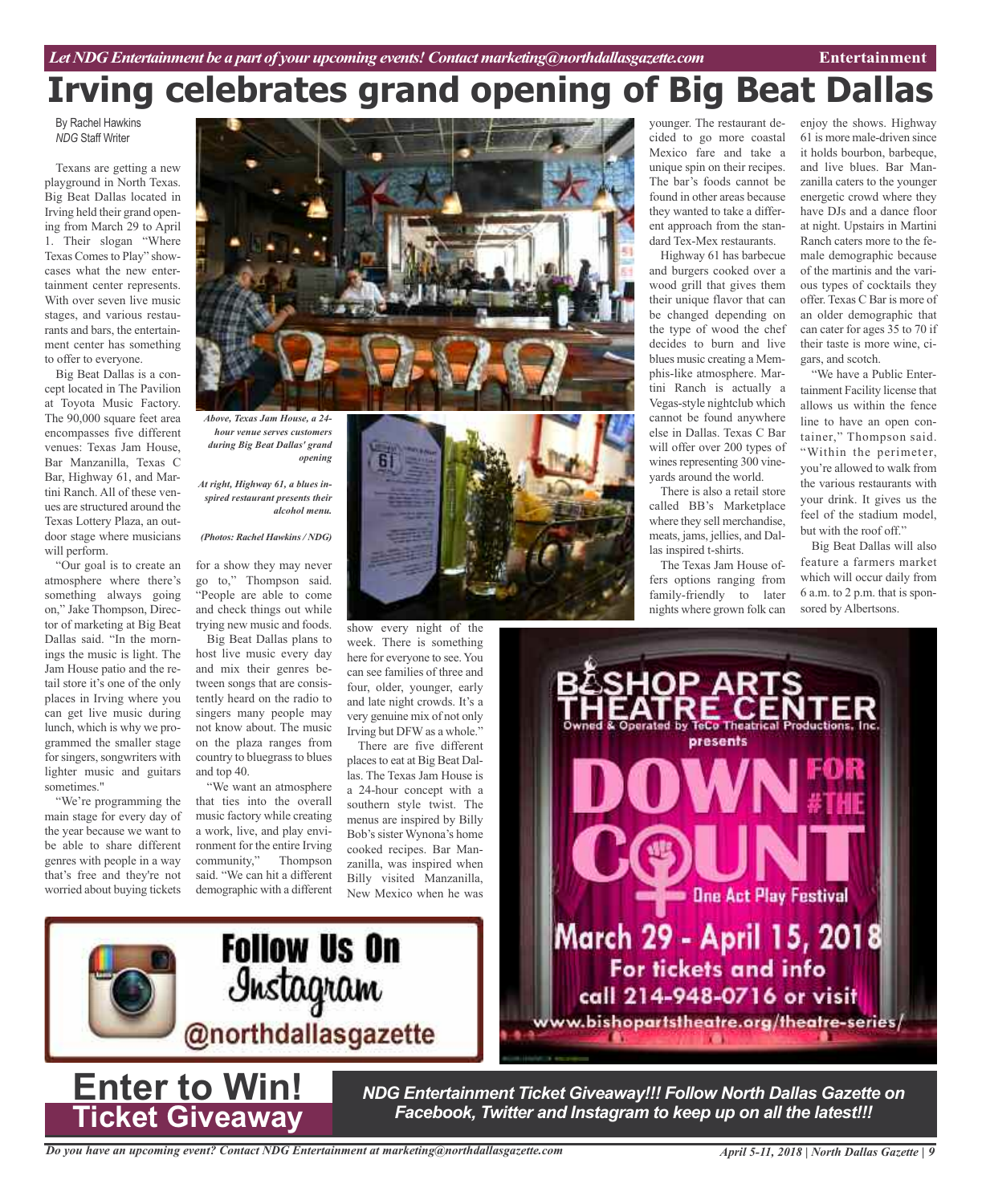## **NDG Book Review: The Heavens Might Crack is agood, painful read**

By Terri Schlichenmeyer

### One minute.

That's all it can take to change history. Sixty seconds, as long as an average TV commercial or two, a few blinks of your eyes and nothing is ever the same. And things can keep changing, as you'll see in the new book "The Heavens Might Crack" by Jason Sokol.

The evening of April 4, 1968 was ordinary, just like many others on the road.

AndrewYoung hadn't kept Martin Luther King Jr. satisfactorily apprised of a legal situation in Memphis , and was on the receiving end of a pillow fight. Later, "Young and [Pastor] James Orange shadowboxed in the parking lot" of Lorraine Hotel and, while preparing for the next event, King wondered if he might want a jacket for the cooling air.And then, a "firecracker" sound, and King was quiet…

By most accounts, King was prepared for his death. He'd discussed it with friends and family, and they knew that loving him would mean losing him; it had been this way for years but, says Sokol, "the early months of 1968 felt different." White people largely feared and hated King. The FBI told him to "take his own life." And yet, King hadn't once backed down in his ideals.

Shock rolled through the nation following that spring evening. Some wept, and some questioned the need to go on. Others looted, burned, stood against the police in nearly every major city in the country. Many white Americans rejoiced, while Black militancy increased. Gun control, which the Senate had

![](_page_9_Picture_10.jpeg)

discussed just hours before King's death, became a political hot-button.

And in the days that followed his assassination, it was feared that King's legacy would be forgotten. Instead, it became sullied: says Sokol, "…the historical King – a courageous dissident who unsettled the powerful – would be replaced by a mythical one."

Because it has been fifty years since Martin Luther King Jr. was assassinated, it can be assumed that many Americans today are too young to remember it. "The Heavens Might Crack" serves as a good fill-in for them (and for the not-thenborn), as well as a look back for those who can recall with great detail.

But beware – it's a painful read, not because of how it's written but because of what's told. Author Jason Sokol picks the scab off old wounds that may've once seemed healed as he puts current events into reverse-perspective: readers might be surprised to see that some issues have softened with age, while others are as sharp today as they were then - and that includes shocking examples of racism, inequality, and violence. He doesn't stop there,

**REEL,** continued from Page <sup>5</sup>

"I am very grateful for the opportunity that Real to Reel has provided to me and many other filmmakers," says Janlatae Mullins. "It's important for us to continue to drive the conversation of diversity in film forward; and I'm excited to continue the effort with Gentleman Jack."

The Gentleman Jack Real to Reel contest is open to individuals who have created, directed and/or written a film in which they own the rights.

Entrants must be 21 years old or older at the time of submission. Entries close on May 8, at 11:59 p.m. ET. Submissions will be judged by a panel of industry experts, based on the following criteria: screenwriting, production quality and entertainment value.

though: Sokol shows how King's birthday became a reluctant holiday, and how his legacy leaves us with a

"duty" to "make clear the substance of his actual teachings…" This is a history book, to

be sure, but it also feels quite meditative, making it the perfect read for those who remember and those who can't.

"The Heavens Might Crack" is highly recommended. You'll be grabbed by it in the first minute.

![](_page_9_Picture_24.jpeg)

The Neil Simon Festival presents Alfred Uhry's **DRIVING MISS DAISY** 

![](_page_9_Picture_26.jpeg)

**Starring Sheree J. Wilson** as Miss Daisy & Clarence Gilyard as Hoke

Stars of TV's **Walker, Texas Ranger & Dallas** 

Five Performances: April 12-15, 2018 www.eisemanncenter.com - 972.744.4650

**WFAA's doc** 

The Dallas Morning News

Eisemann Center for Performing Arts = 2351 Performance Dr., Richardson, TX 75082

*Do you have an upcoming event? Contact NDG Entertainment at marketing@northdallasgazette.com*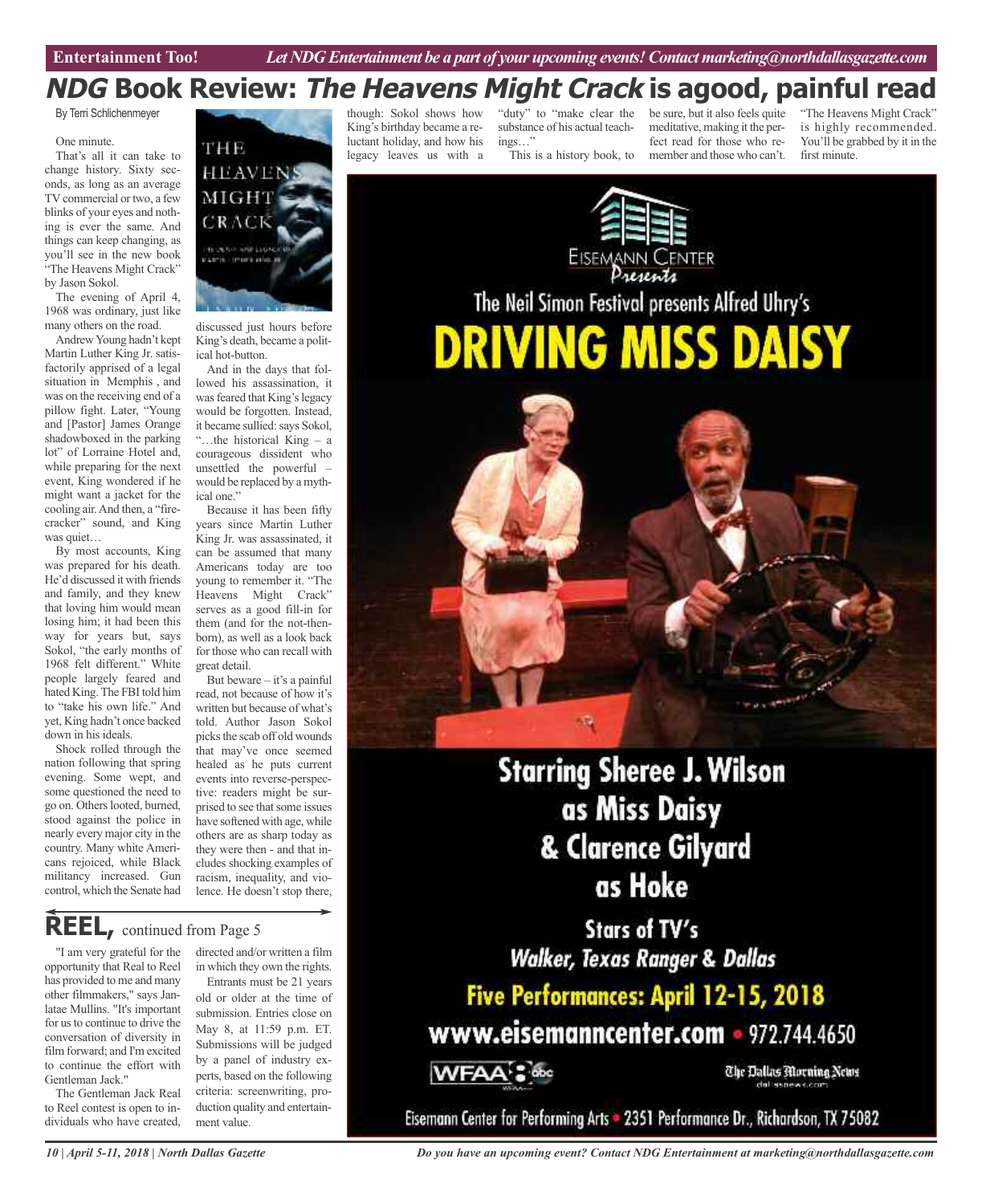the chance to safely build family wealth is denied. Further, a recent report by

# **Fair housing's unfinished 50-year journey**

## By Charlene Crowell

(NNPA) Although golden anniversaries are often considered milestone moments accompanied by festive celebrations, two such observances in April 2018 are bittersweet memories for much of Black America. One took the life of an unparalleled preacher, orator, author, activist and Nobel Peace Prize laureate. The other marks the enactment of what many would argue is the strongest of the civil rights laws enacted during the 1960s: The Fair Housing Act.

As observances begin acrossthe country, now is an appropriate time to recall how fair housing was a key issue for Dr. Martin Luther King, Jr. In fact, Chicago became his chosen battleground for fair housing, bringing a national spotlight to the multiple ills of segregated and sub-standard housing. In early 1966, Dr. King moved his family into one of the city's ghetto apartments to dramatize how people were forced to live.

On August 5, 1966 during a march through an all-White neighborhood, a riot exploded with racial taunts and hurled bricks. Remarking on the hostility encountered, Dr. King said, "I have seen many demonstrations

![](_page_10_Picture_7.jpeg)

in the South; but I have never seen anything so hostile and so hateful as I've seen here today."

By the time Dr. King's life was snuffed out by a sniper's bullet in Memphis on April 4, 1968, the cause of fair housing was also on the minds of Congress. The same day Dr. King was martyred, the U.S. Senate passed a fair housing bill and sent it to the House of Representatives for further consideration. On April 10, the House passed the measure.

With a signing ceremony the following day, President Lyndon B. Johnson's signature enacted a federal law that banned discrimination in the sale, rental and financing of housing.

Legally, no longer could people be rejected due to their race, religion, or ethnicity.

In his remarks, President Johnson said in part, "With this bill, the voice of justice speaks again. It proclaims that fair housing for all--all human beings who live in this country--is now a part of the American way of life…We all know that the roots of injustice run deep."

Unfortunately, 50 years of legal roots supporting fair housing has failed to deliver full justice. For many Blacks and other people of color, fair housing today remains just as elusive as it was in 1968.

A year-long analysis of 31 million records by the Center for Investigative Reporting found that:

The homeownership gap between Blacks and Whites is now wider than it was during the Jim Crow era. Another independent research report by the Economic Policy Institute found that the difference in Black homeownership between 1968 and 2018 is virtually the same – 41.1 percent (1968) compared to 41.2 percent (2018);

In 61 metro areas across the country, Blacks were 2.7 times more likely than Whites to be denied a conventional mortgage loan;

As the number of nonbank mortgage lenders rise, these businesses are not required to adhere to the Community Reinvestment Act that requires lending to

low-income borrowers and in blighted areas.

Each year, the Center for Responsible Lending (CRL) releases an analysis of the annual Home Mortgage Disclosure Act, the most comprehensive mortgage lending report, and the only one that includes data on lending by race and ethnicity. CRL's most recent analysis found that in 2016, conventional mortgage lenders continue to serve white and wealthier borrowers. Despite broad support for large banks following the most recent housing crisis, Blacks, Latinos, and other borrowers of color are mostly accessing government-insured mortgage programs such as FHA or VA. Even upper income Blacks are overrepresented in FHA.

In plain English, that means fewer banks are offer mortgage loans to average Americans and talks about the future of mortgage lending fail to provide for greater access. Once again, the same communities that suffered the worst losses during the Great Recession remain at a financial disadvantage. Homeownership is still a solid wealth building block. As home values appreciate, financial gains are achieved. But for those shut out of these opportunities,

CRL and the National Urban League analyzing a proposed draft of legislation from Senators Bob Corker (TN) and Mark Warner (VA) to reform the nation's housing finance system found it will harm access to affordable mortgage loans and the overall housing market. The proposal removes key affordability mechanism such as the broad duty to serve, including affordable housing goals. It also weakens fair lending enforcement under

the Fair Housing Act by inserting business judgment protection for guarantors' decisions on access – despite the U.S. Supreme Court ruling that such claims are permissible under the Fair Housing Act.

Just as President Johnson stated 50 years ago, "We have come some of the way, not near all of it. There is much yet to do."

Despite the passage of a half century, our journey towards fair housing remains unfinished.

*Charlene Crowell is the Center for Responsible Lending's Communications Deputy Director. She can be reached at Charlene.crowell@responsiblelending.org*

## **HEROES**, continued from Page 7

**#THECOUNT,** continued fromPage <sup>8</sup>

CareFlite is expected to make a landing. Farmer's Branch Citizens on Patrol, a volunteer service group, will help demonstrate the importance of driving while sober.

Bishop Arts Theatre will see familiar faces like the powerful Ash'lee L'Oreal Davis and Kenne Earl (both veterans of Bishop Arts' production of "Ruined"), as well as newcomers like Ashley B. Jones, who opens the first

And participants also can try on gear from a variety of first responder units – including tactical police and firefighter gear. They also can take 22 steps that honor and represent veterans who

For those who have never attended, the Bishop Arts Theatre Centre provides Dallas with an Off-Broadway-style intimate venue for taking in live theater performances in the heart of are lost to suicide in the U.S. every day. KEGL 97.1 The Eagle

will do a remote broadcast from Brookhaven College and kick off the 5K race that morning.

Funds from the event will be used to stock college

the growing North Oak Cliff district. In particular, the "Down for #TheCount" festival is a fast-paced flood of vignettes which is both thought-provoking and visually stimulating. It showcases up-and-coming playwrights, with a special emphasis on local talent.

food pantries and help meet the needs of DCCCD students so that their lives can be a little more stable throughout the year, Ethington said.

Brookhaven, Cedar Valley, Richland and Mountain View colleges support food

"I wanted to make sure that every playwright was valued," Cicero said. "In my production values, in my acting, in my directing; that every single playwright was a unit that was their own. However, I wanted a through-line for my audience. There needed to be a

banks on campus to assist food insecure students. North Lake's Blazer Store is a place where students can obtain food, clothing and other items. Other DCCCD colleges help students who struggle with food insecurity, too, officials said.

through-line, so that when we talk about women's issues, we don't go all over the place. We're not scattered. It's not an explosion. It is a through-line, and one of the through-lines that kept coming to me was lies and illusions.

"Now that could be taken

The district's "Heroes Run – First In, Last Out" will become an annual event and will rotate among all seven DCCCD colleges. This year's sponsor is Sam Pack Auto Group. Food will be provided by Chick-fil-A

negatively. I did not. There are lies we tell every day. There are illusions that we create. Some of them we create and maintain for years. There are situations that we either lie our way out of or elude. And that's human beings. That's not strictly women."

and Chuy's Restaurant.

*For the 411 in the community, go to www.northdallasgazette.com*

act of the show.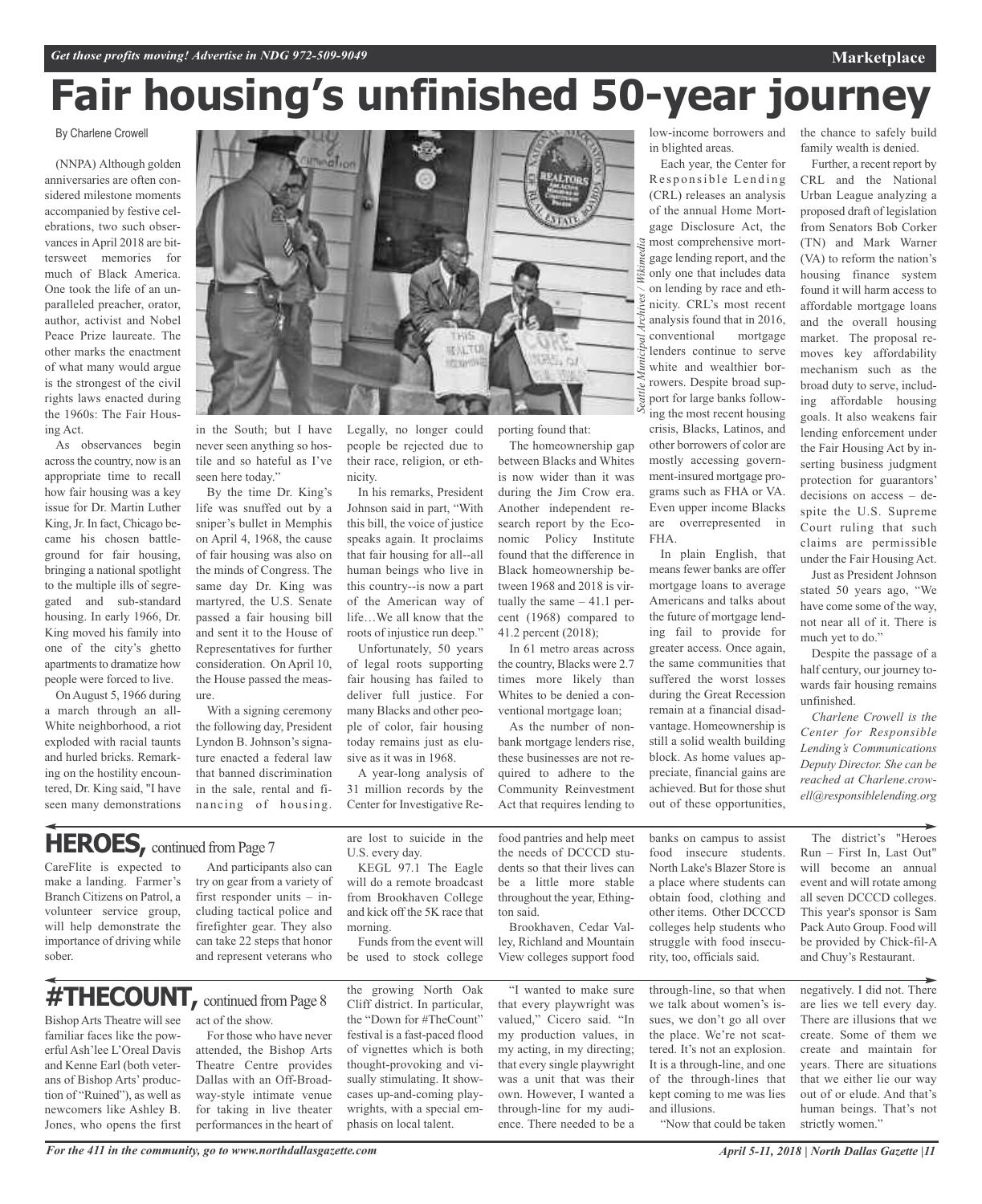# **NAACP sues President Trump over 2020 census**

By William J. Ford *The Washington Informer* **NNPA** Member

(NNPA) The NAACP announced that the group has filed a lawsuit against President Donald Trump, the U.S. Census Bureau and Secretary of Commerce Wilbur Ross, "to combat the imminent threat that the 2020 Census will substantially undercount African Americans and other people of color in communities throughout the United States," a press release about the lawsuit said.

Prince George's County, the NAACP's Prince George's County branch and two county residents (branch President Bob Ross and Elizabeth Johnson), also joined the suit. Prince George's County experienced one of the highest undercounts in the nation at 2.3 percent during the 2010 Census, according to the suit. The figures are based on counties with a population of at least 100,000.

"Such a dramatic undercount will especially dilute the votes of racial and ethnic minorities, deprive their communities of critical fed-

![](_page_11_Picture_7.jpeg)

*NAACP President and CEO Derrick Johnson (at podium) talks about the NAACP's lawsuit against President Donald Trump, Secretary of Commerce Wilbur Ross and the U.S. Census Bureau over management of the 2020 Census, during a recent press conference at the National Press Club in Washington, D.C. Elizabeth Johnson, (left) a resident of Prince George's County and Rushern Baker, the county executive for Prince George's County also delivered remarks. (Freddie Allen/AMG/NNPA)*

eral funds and undervalue ment has decreased retheir voices and interests in the political arena," the suit alleges.

During a press conference about the lawsuit at the National Press Club in Northwest D.C., Bradford Berry, general counsel of the NAACP said that this lawsuit is unique, because the plaintiffs seek action before work on the 2020 Census begins.

For instance, the suit claims the federal govern-

sources and manpower for the 2020 Census and "cancelled crucial, pre-Census field tests and is rushing to digitize the Census without adequate cybersecurity protections, thus undermining public confidence in the privacy of Census data" the press release said.

The lawsuit also states that the Census Bureau doesn't have sufficient staffing; the agency's acting director, Ron Jarmin, was also named as a defendant in the suit.

On Capitol Hill last week, the U.S. House of Representatives approved \$2.8 billion for the bureau, an increase more than double the amount of the Trump administration's request of \$1.1 billion.

"Proposing a bill and passing a bill are two different things," said NAACP President Derrick Johnson. "Once the final bill passes, we would like to evaluate to see if it's sufficient. We simply need the political will to make sure we have an accurate count for this [upcoming] Census."

Prince George's County Executive Rushern L. Baker III said his jurisdiction has lost about \$200 million in federal money, because of Census undercounts. The Maryland jurisdiction of nearly 900,000 people borders Washington, D.C., with 65 percent of the population African American.

Federal law requires that citizens are counted in a decennial census that not only helps redraw political boundaries, but also for counties and states to receive federal money for improvement of schools, roads and other needs.

him on Twitter @jabariwill. The Washington Informer

everywhere."

is a member publication of the National Newspaper Publishers Association. Learn more about becoming a member at www.nnpa.org.

William J. Ford is a staff writer for The Washington Informer. You can follow

proposed citizenship question in the 2020 Census will deter legal immigrants from responding and decrease the number of people counted in those communities. The Hispanic population in Prince George's County stands at

"What's more frightening about this Census count, more than in the past, is the rhetoric from the Trump administration," Baker said after the press conference. "With a growing Latino population in the county, this is a direct assault on those folks participating in the Census. If it's happening here, then it's happening

about 18 percent.

Critics have argued that a

### **COLLABORATE LEARN & GROW**

![](_page_11_Picture_23.jpeg)

![](_page_11_Picture_24.jpeg)

![](_page_11_Picture_25.jpeg)

"I've eviginally from Sacramente. California, go learning about the history and culture of Dallag is really cool to me."

AGENT-MARRIER Special Education Teacher

**Cfb** 

## **BFTS Museum presents the Inspirational Tuskegee Airmen Story April 4-8 in Terrell**

TERRELL -- The story and legacy of World War II's famed Tuskegee Airmen – America's first black military pilots and their support personnel- is vividly told in "Rise Above: Red Tail Triumph Over Adversity ". The Commemorative Air Force's traveling exhibit will be located at Terrell's No. 1 British Flying Training School Museum April 4-8.

Housed in a climate controlled 53' semi-trailer with expandable sides, the 160 degree panoramic screen allows visitors to experience the feeling of being in the cockpit soaring about the clouds in a P-51C Mustang during the movie. Each showing lasts 30 minutes and the theater can accommodate 30 guests. Visitors can enjoy visiting the BFTS Museum before or after their movie experience.

None of the World War II heroes were experienced pilots, though all had some college education. What they had in common – and what made them ultimately succeed – was the ability to recognize that all the obstacles they faced could be overcome with hard work and dedication. WWII was the era of military segregationist policies where many believed that blacks were inferior and would never be capable of learning to fly or contribute to the war's air power efforts.

These timeless lessons were reflected in their six guiding principles – Aim High, Believe In Yourself, Never Quit, Be Ready To Go, Use Your Brain, Expect to Win. Each visitor will receive a dog tag emblazoned

with these guiding principles. The Commemorative Air Force (CAF) honors the men and women who built, maintained and flew airplanes during World War II. The CAF ranks as one of the largest private air forces in the world as they collect, restore and fly vintage historical aircraft. The CAF's Red Tail Squadron maintains a fully restored P51-C Mustang whose paint scheme, with its distinctive red tail, represents the four squadrons that made up the famed 332nd Fighter Group.

Located at 119 Silent Wings Blvd. Terrell, the exhibit will be open from 10 am – 6 pm Wednesday – Sunday. For information or group reservations, call 972-551-1122 or visit www.bftsmuseum.org.

*For the 411 in the community, go to www.northdallasgazette.com*

apply online<br>CFBJOBS.COM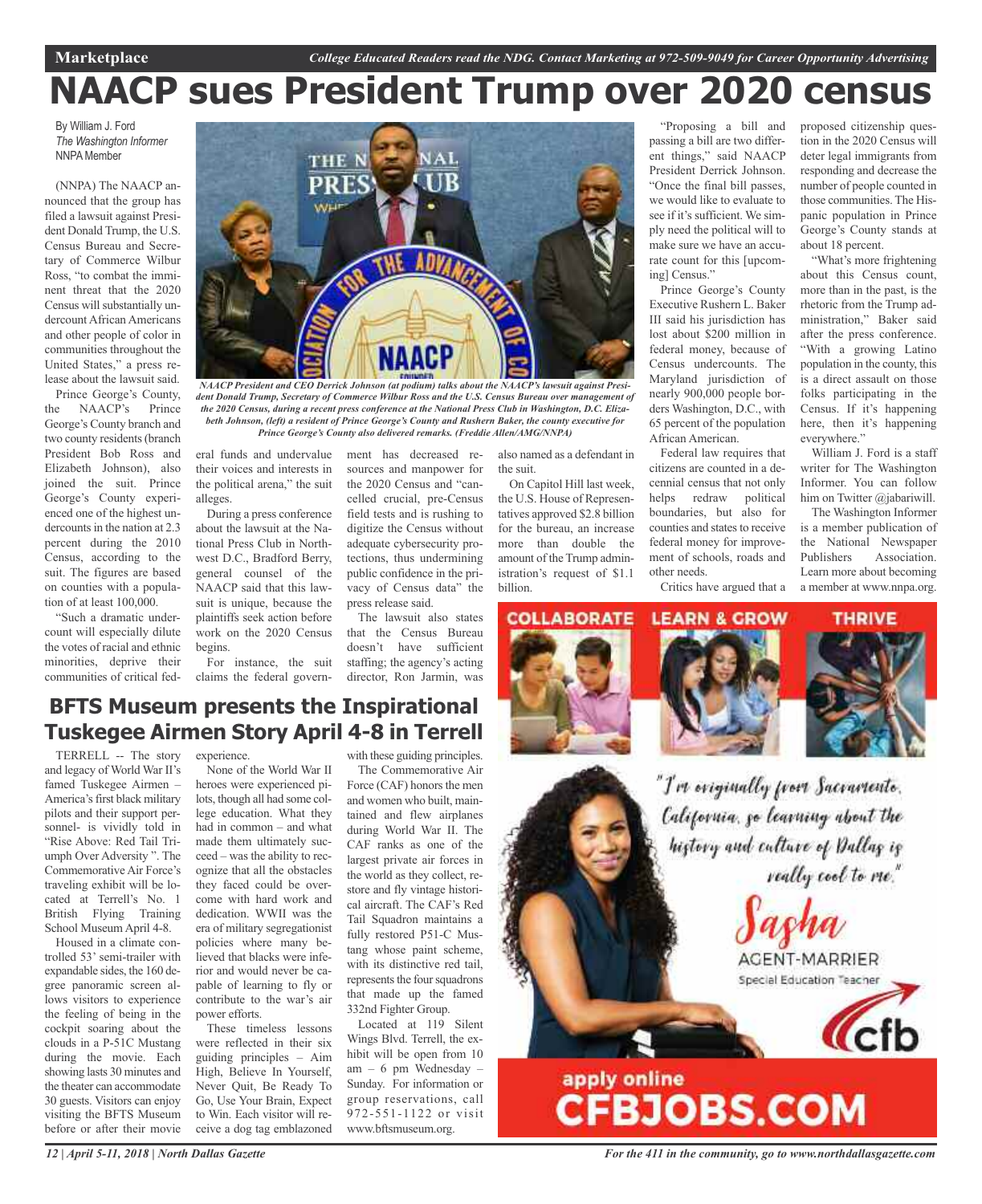## **Upcoming DFW area job fairs**

## **April 14 The Heights Workshop**

Richardson church to host all-day workshop for the unemployed and underemployed

A free Job Search Workshop by Career Transition Ministries will be held 8:30 a.m. – 4 p.m. Saturday, April 14 at The Heights Baptist Church, 201 W. Renner Rd. at US-75 in Richardson.

Free lunch and materials are provided. The all-day workshop will teach proven job search skills, including:

• finding your job focus • resume critique and development

• using the Internet and Social Media for job search • effective networking skills

• creating a 30-second elevator presentation

• interviewing techniques • developing a 2-minute

verbal resume and more. Doors open at 7:45 a.m.

Check-in begins at 8 a.m. in the Mezzanine. Pre-registration is required due to limited seating. Register onlineat www.theheights.org/jobseekers/

The Heights JobSeekers Ministry serves the community by assisting jobseekers with tools, resources, net-

working opportunities and workshops. For more information, email jobseekers@theheights.org or call 214-536-8111.

## **April 14 Teacher Job Fair**

Dallas ISD hosts a Teacher Job Fair at Ellis Davis Field House 9191 S. Polk St. from 9:00 a.m. to 12:00 p.m. Dallas ISD gives talented educators a chance to become one of those teachers and make a difference for kids in the Dallas community. Dallas ISD invites you to join the team and teach where you're needed most, in Dallas. Make sure to bring plenty of resumes!

## **April 20 PetSmart Hiring Event**

PetSmart is looking for pet lovers to work at their distribution center in Ennis. The positions are full-time direct hires, not temp positions.

Within the first six months you can earn up to \$17.94 and enjoy paid time off 90 days from hire, health, vision and dental as well 401k saving

## **TISEO PAVING COMPANY**

419 E. Hwy. 80, Mesquite, TX 75150 Tel: (972) 289-0723 Fax (972) 216-5637 www.tiseopaving.com

Performing Concrete Street Paving in the Metroplex Area We Accept Subcontracting Bids For All Public Works Projects in the Dallas Area. We Are Accepting Applications for Concrete Mixer Drivers and Heavy Equipment Mechanics

**Equal Opportunity Employer** 

plan. After 100 days you receive a \$500 retention bonus; and eligible to receive \$500 for referring a friend for hire. They are located at 2880 S.

Oak Grove Rd. in Ennis. Open interviews are held on the third Tuesday of each month from 8 a.m. – 10 a.m.

**April 26 Texas Live! Job Fair**

Texas Live! is hosting a job fair from 2:00 p.m. to 7:00 p.m. at Globe Life Park, 1000 Ballpark Way. The event will take place inside Cholula Porch.

Open positions include: hospitality, food services, security, housekeeping, and entry level management opportunities. Make sure to bring plenty of resumes!

Pre-registration is required for this event. For registration and more information, please visit https://texaslivejobfair.even tbrite.com.

![](_page_12_Picture_31.jpeg)

## **Paid Internship opportunity for writers, college students in the Dallas Area**

The *North Dallas Gazette* has an internship

position available. The goal is to provide students and aspiring writers an opportunity to gain published clips, experience and professional feedback. The position is for up

![](_page_12_Picture_35.jpeg)

to 20 hours a week at \$8.00 per hour. Applicants must have reliable transportation.

**Send resume and writing samples to: businessoffice@northdallasgazette.com**

## **April 26 Dallas ISD Public School Choice & Special Programs Job Fair**

Dallas ISD is hosting a job fair from 5:30 p.m. to 7:30 p.m. at Alfred J. Loos Sports Complex, in Addison.

This event will be geared toward any campus that falls under the Public School Choice umbrella: Transformation and Innovation, Personalized Learning, Magnet, Montessori, Vanguard, Collegiate Academy, Choice Programs, Two-Way Dual Language etc.

For this event you will need your registration ticket and your certification or Statement of Eligibility. Check-in will start at 4:30 p.m. to register for this event please visit: eventbrite.com.

### **April 28 Career Expo and Job Fair Grand Prairie**

Grand Prairie Libraries is providing a Career Expo and Job Fair from 10:00 a.m. to 1:00 p.m. There will be over

20 job representatives at this expo. Some employers will hold interviews on the spot so make sure to bring plenty of resumes! Space is limited so be sure to register at eventbrite.com.

![](_page_12_Picture_45.jpeg)

## THE CITY OF IRVING'S NEXT CIVIL SERVICE ENTRANCE EXAM

## *www.cityofirving.org*

*The City of Irving does not discriminate on the basis of race, sex, religion, age or disability in employment or the provision of services.*

![](_page_12_Picture_49.jpeg)

## **Reynolds Asphalt has an opening for an experienced Systems Integrator.**

## Requirements:

- 3 years as a Systems Integrator.
- Experience in an industrial/construction environment.
- Reliable transportation.
- Strong cost reporting.
- Proficiency in Microsoft Office.

Interested candidates should submit a resume with cover letter to: **mhood@reynoldsasphalt.com** Or mail to: **Reynolds Asphalt and Construction Company Attention Monte Hood P.O. Box 370 Euless, Texas 76039 EEO**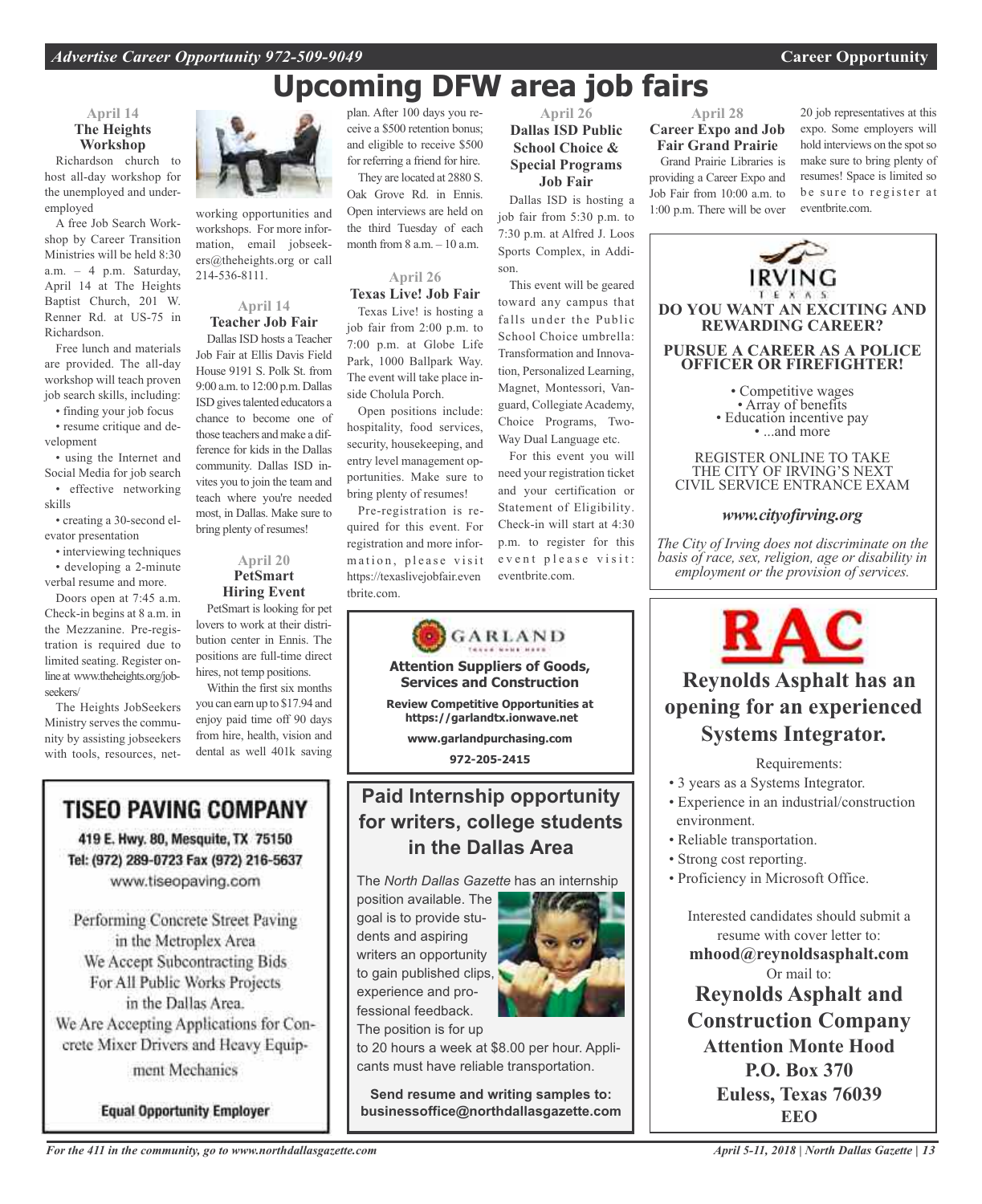### **BETHEL BIBLE FELLOWSHIP, CARROLLTON (A PLACE TO BELONG)**

*NOTICE: Pastor Woodson serves the community by providing "Professional Therapy and Counseling Services" on a "Sliding Fee" scale. To schedule an appointment call the Pastoral Counseling Center at 972-526-4525 or email the church at www.bethelbiblefelloswhip.org*

Discover Hope and Help for daily living; and, you don't have to be a member to come. The Connect-2-Reflect (C2R) meetings are held in comfortable and relaxed homes, one in Carrollton and one in Plano, refreshments are served. Call the church for details.

**April 7, 10 am - 12 Noon** Ladies, join our Women's Ministry monthly meeting. W.O.R.T.H. (Women of Reconciliation, Truth and Hope) we will continue our discussion on the War Room book.

## **April 8, 9:45 am**

You're invited to our "Prayer and Meditation" at 9:45 am. You will be blessed and inspired. You don't want to miss this as we celebrate service to God, our community and all mankind.

## **April 11, 7 p.m.**

Join us in Wednesday's Prayer and Bible Study Class with Senior Pastor Woodson, Pastor Larry Gardner, Pastor Bernadette,

and others conducting finishing a study on the book of Ephesians with supporting chapters and verses. Spiritual maturity is God's desire for you; it's Time to Grow in the Word of God.

Dr. Terrance Woodson, Senior Pastor 1944 E. Hebron Parkway Carrollton, TX 75007 972-492-4300 www.bethelbiblefelloswhip.org

### **FELLOWSHIP CHRISTIAN CENTER CHURCH IN ALLEN "THE SHIP"**

 $\mathcal{L}_\text{max}$  and  $\mathcal{L}_\text{max}$  and  $\mathcal{L}_\text{max}$ 

**April** You are invited to look at our Church Demo on our website to see progress on the new building sight as we prepare for the future.

## **April 8, 8 a.m.**

Join us in our Sunday Morning Services as we praise and worship God in the Joycie Turner Fellowship Hall; followed by our Sunday Worship Services; and bring someone with you, you will be blessed.

## **April 11**

Join us in our Wednesday's 12 Noon-Day Live, Prayer and Bible Study and/or our Wednesday Night Live, Prayer and Bible Study at 7 p.m. to learn more about God's Word. Be encouraged by God's plan for your maturity and His glory; and most of all; be prepared to grow.

Dr. W. L. Stafford, Sr., Ed. D. Senior Pastor 1609 14th Street Plano, TX 75074 Future Building location is 2450 K Avenue #300 Plano, TX 75074 972-379-3287 www.theship3c.org

### **INSPIRING BODY OF CHRIST CHURCH, Let's Go Fishing! MATTHEW 4:19**

 $\overline{\phantom{a}}$  , which is a set of the set of the set of the set of the set of the set of the set of the set of the set of the set of the set of the set of the set of the set of the set of the set of the set of the set of th

**April 8, 7 p.m.** All men are invited to Men's Ministry meeting each Friday night at 7 p.m., (IBOC promotes proactive male leadership.)

### **April 11, 10 a.m.**

You are invited to join us for our Easter Service as we celebrate the Resurrection of our Lord and Savior, Jesus Christ.

**April 12, 7 p.m.** Join us in Monday School as we grow in God's Word and learn what God has to say to us.

Pastor Rickie Rush 7701 S Westmoreland Road Dallas, TX 75237 972-372-4262 www.Ibocchurch.org

### **MT. OLIVE CHURCH OF PLANO (MOCOP) (Uniting the Body of Christ Among Nations)**

 $\overline{\phantom{a}}$  , which is a set of the set of the set of the set of the set of the set of the set of the set of the set of the set of the set of the set of the set of the set of the set of the set of the set of the set of th

**April 8, 10 a.m.** Join us for Morning Worship Service as we praise and worship God for His Honor and His glory; and don't forget to comeback at 7 p.m. for our Brazilian Church.

**April 11, 7 p.m.** You're invited to our Wednesday's Bible Study class; you will learn what God has to say to us. Come to be encouraged by God's plan for your spiritual growth and His glory.

Dr. Sam Fenceroy, PhD Senior Pastor and Pastor Gloria Fenceroy 300 Chisholm Place Plano, TX 75075 972-633-5511 www.mocop.org

**NEW MOUNT ZION BAPTIST CHURCH (Abiding in Christ)**

 $\mathcal{L}_\mathcal{L}$  , where  $\mathcal{L}_\mathcal{L}$  is the set of the set of the set of the set of the set of the set of the set of the set of the set of the set of the set of the set of the set of the set of the set of the set of the

**April 8, 7 a.m.** Join us for our Early Service or our Morning Worship Service as we praise and worship God, you will be blessed.

## **April 11, 7 pm**

Join us at our Wednesday's Intercessory as we pray to God for others. Call the church for details for details.

Dr. Tommy L. Brown, Ed. D. Senior Pastor 9550 Shepherd Road Dallas, TX 75243 214-341-6459 nmzbcofdallas@aol.com

## **St. Luke 'Community' United Methodist Church Celebrates 85 Years**

Dr. Zan Wesley Holmes, Jr., St. Luke Pastor Emeritus, will be the speaker at the 8 a.m. and 11 a.m. worship celebrations Sunday, April 22, for the church's 85th anniversary.

The anniversary theme is "Honoring Our Legacy— Pursuing Our Destiny." The church is located at 5710 East R.L. Thornton Frwy., Dallas.

The community is invited to join members at multiple activities planned April 18-

![](_page_13_Picture_38.jpeg)

25 to celebrate the church's legacy.

April 18 - 7 p.m. - "St. Luke's Got Talent. April 22 - 8 a.m. & 11 a.m. - Worship Services. April 23 - 11 .am. shotgun start - St. Luke Anniversary Golf Tournamen (Keeton Park Golf Course,

2223 N. Jim Miller Road, Dallas), Contact: Allen Avery @ 214.930.0439 April 25 - 7 p.m. - "IN-NERtainment" featuring Comedian Marcus Wiley

For more information about St. Luke's anniversary activities, please call 214.821.2970, or

visit our website at www.slcumc.org.

Read about the history of St. Luke Community United Methodist Church at www.slcumc.org.

## **Church Happenings www.NorthDallasGazette.com**

**SHILOH MBC IN PLANO (WHERE COMMUNITY BECOMES FAMILY)**

Come and connect to God through Shiloh; grow in Christ through the study of God's Word; and Serve God through service to each other and to the world.

**April 8, 8 am & 11 am** You are invited to join us to praise and worship of our Lord and Savior, Jesus Christ for His goodness to this world. We would love to have you in morning

John 12:26.

worship.

**April 11, 7 p.m.**

You're invited to our Wednesday's Bible Study to learn more about God's Word. Come and be encouraged by God's plan for your maturity and growth; it's all for His glory and His honor. We are, "Growing in Christ through the study of His Word."

Our church ministries offer opportunities for motivation and growth; join us and see. Be blessed of the Lord.

Dr. Isaiah Joshua, Jr. Senior Pastor 920 E. 14th Street Plano, TX 75074 972-423-6695 www.smbcplano.org

![](_page_13_Picture_51.jpeg)

churches and non-profit organizations that need to let the community know about your Special Event.

## Opportunity You Can Measure...

## **Church Events**

- Church Anniversary
- Pastor's Anniversary
- Women's Day
- Men's Day

## **Non-Profit Org. Events**

• Fundraisers

- (Concerts)
- Special Events
- (Personal or Community)

## Special Rate \$199

(Black & White, per insertion) Ad size - 4.905"x 6"(Quarter Page, B&W) (NOTE: Color Ad \$75 extra per inserion) Production disclaimer - NDG ad meake-ready is not included in promotion.

Layout/production of "copy ready"ad will be a nominal extra cost. E-mail ad copy to:

Marketing@NorthDallasGazette.com or call our Marketing Department today!

![](_page_13_Picture_68.jpeg)

## *For the 411 in the community, go to www.northdallasgazette.com*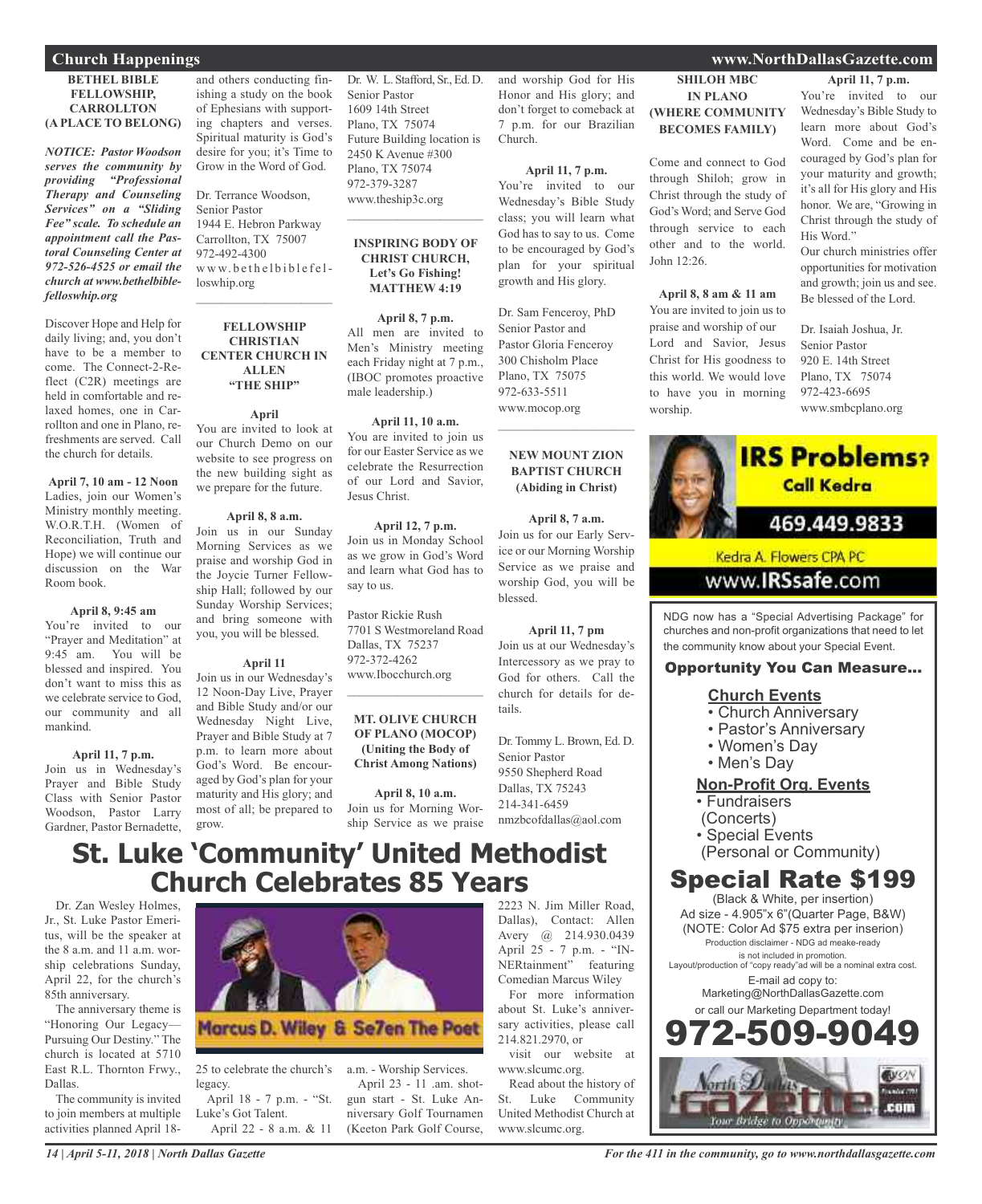## **www.NorthDallasGazette.com Church Directory**

# **Be patient, God has something better for you**

![](_page_14_Picture_2.jpeg)

*Send email to: businessoffice@ northdallasgazette.com to sign up for Sister Tarpley's weekly electronic newsletter.*

On a mountaintop, three trees dreamed of what they wanted to become when they grew up.

The first tree looked at the stars and said, "I want to hold a treasure; be covered with gold and filled with precious things. I'll be the most beautiful treasure chest in the world."

The second tree looked at the small stream trickling by on its way to the ocean. "I want to travel mighty waters and carry powerful kings. I'll be the strongest ship in the world."

The third tree looked at the valley below where busy men and women worked in town. "I don't want to leave the mountain top at all. I want to grow so tall that when people look at me, they'll raise their eyes to Heaven and think of God. I'll be the tallest tree in the world."

Years passed; the rain came, the sun shone and the trees grew. One day three woodcutters climbed the mountain.

The first woodcutter looked at the first tree and said, "This tree is beautiful, it's perfect for me."

With a swing of his ax,

the first tree fell. "Now I shall be made into a beautiful chest, I shall hold a wonderful treasure!"

The second woodcutter looked at the second tree and said, "This tree is strong, it's prefect for me."

With the swing of his ax, the second tree fell. "Now I shall sail mighty waters," thought the second tree. "I shall be a strong ship for mighty kings."

The third tree's heart sinks when the last woodcutter looked her way. She stood straight and tall and pointed bravely to Heaven. But the woodcutter never looked up. "Any kind of tree will do for me," he muttered. With a swing of his ax, the third tree fell.

The first tree rejoiced when the woodcutter brought her to a carpenter's shop. But the carpenter fashioned the tree into a feed trough for animals. The tree was not covered with gold nor filled with treasures. She was coated with saw dust and filled with hay for farm animals. The second tree smiled when she was taken to a shipyard, but no mighty sailing ship was made that day.

Instead the once strong tree was hammered and sawed into a simple fishing boat. She was too small and weak to sail an ocean, or even a river; instead she was taken to a lake.

North Dallas Gazette takes a moment to reflect on the past with **Historical Perspectives from Sister Tarpley** Hear what it was like growing up in <sup>a</sup> very different Dallas when Booker T. Washington was <sup>a</sup> black school. Sister Tarpley graduated frm there and went on to college and later became <sup>a</sup> city councilmember in Carrollton.

**Look for NDGTV at NorthDallasGazette.com**

![](_page_14_Picture_19.jpeg)

The third tree was confused when the last woodcutter cut her into strong beams and left her in a lumberyard.

Many days and nights passed; then one night, starlight poured over the first tree as a young woman

the feeding trough. Suddenly the first tree knew he was holding the greatest treasure in the world.

One evening a tired traveler and his friends crowded into the fishing boat. The traveler fell asleep as the

![](_page_14_Picture_24.jpeg)

*Disease Program at Southwestern Medical Center in Dallas.*

![](_page_14_Picture_26.jpeg)

placed her newborn baby in boat quietly sailed on the lake. Soon a thundering and thrashing storm arose.

The tree shuddered; she knew she did not have the strength to carry so many passengers safely through the storm; the tired man was awakened, He stood up and said, "Peace, be still!" The storm stopped as quickly as it had begun. And the second tree knew he was carrying the King of Kings.

One Friday morning, the third tree was startled when her beams were taken from the woodpile. She was carried through an angry jeering crowd.

The soldiers nailed a man's hand to her; she felt ugly, harsh and cruel. But on Sunday morning, when the sun rose and the earth trembled with joy beneath her, the third tree knew that God's love had changed everything.

It had made the third tree strong. And every time people thought of the third tree, they would think of God. This was better than being the tallest tree in the world.

The next time you don't get what you want, sit tight, be patient and be happy because God has something better to give you!

![](_page_14_Picture_33.jpeg)

Īsiah Joshua, Jr. Fustor

SMBC: A church Focused on Excellence while Teaching the Word. Preaching the Gospel, Reaching the World

Worship Times: 8 and 11 a.m. Sunday School: 9:45 a.m. Mid-week: Wednesday at 7:00 p.m. Youth Church: Every 3rd, 4th, and 5th Sunday at 10:45 a.m. AWANA: Wednesday at 6:30 p.m. Contact Information: 972-423-6695 www.smbcplano.org

*For the 411 in the community, go to www.northdallasgazette.com*